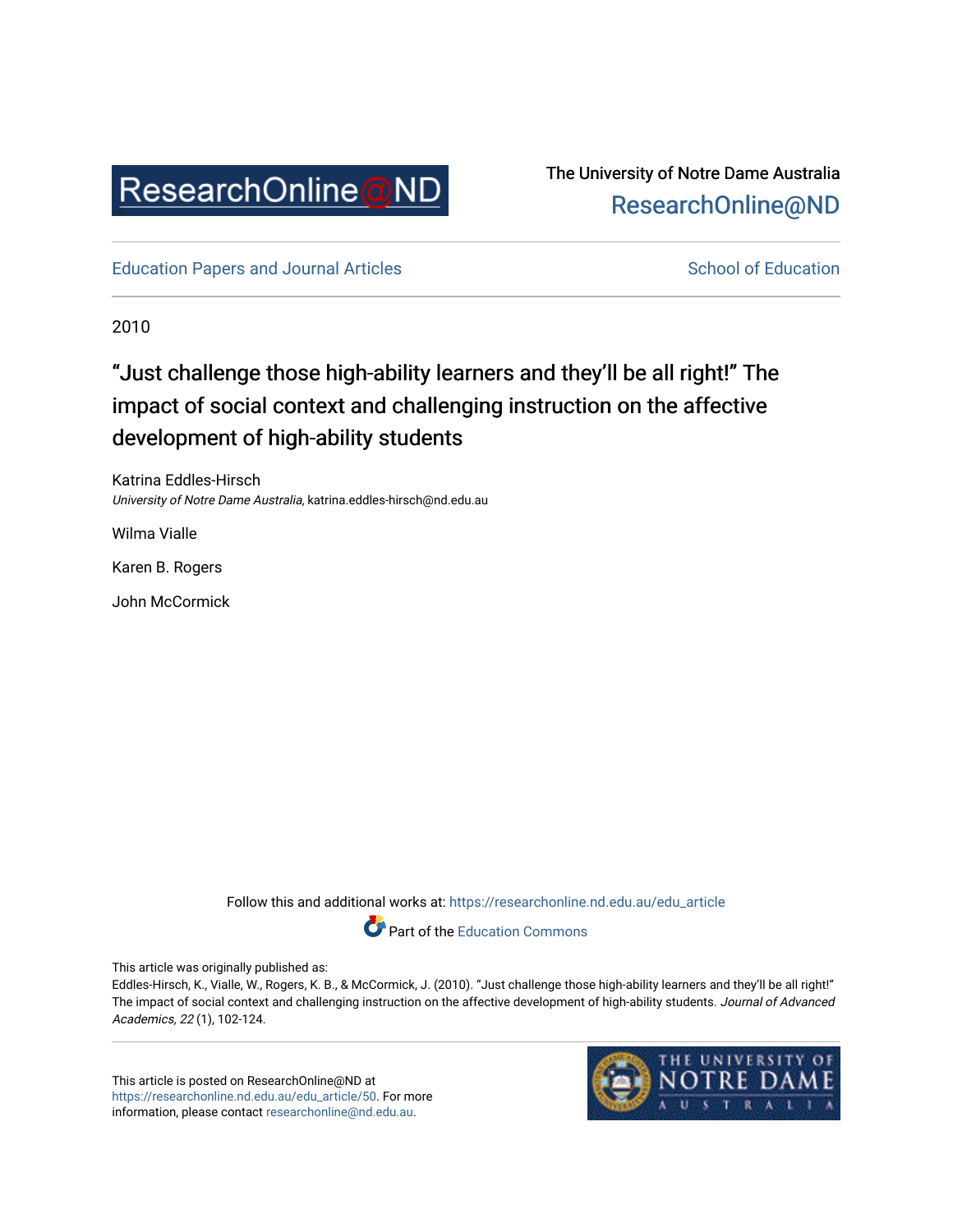

# "Just Challenge Those High-Ability Learners and They'll Be All Right!"

The Impact of Social Context and Challenging Instruction on the Affective Development of High-Ability Students

> Katrina Eddles-Hirsch *University of Notre Dame*

Wilma Vialle *University of Wollongong*

Karen B. Rogers *University of St. Thomas*

John McCormick *University of Wollongong*

"Just<br>right<br>gifted<br>devel "Just challenge those high-ability learners and they'll be all right!" seems to be a common belief among educators of the gifted. Despite the link between positive social and emotional development and the talent process, there is a paucity of research on the affective outcomes of schools that challenge gifted learners (Coleman, 2005). It has been theorized by many gifted education researchers that the specialized educational setting (e.g., a separate school or classroom) benefits academically advanced students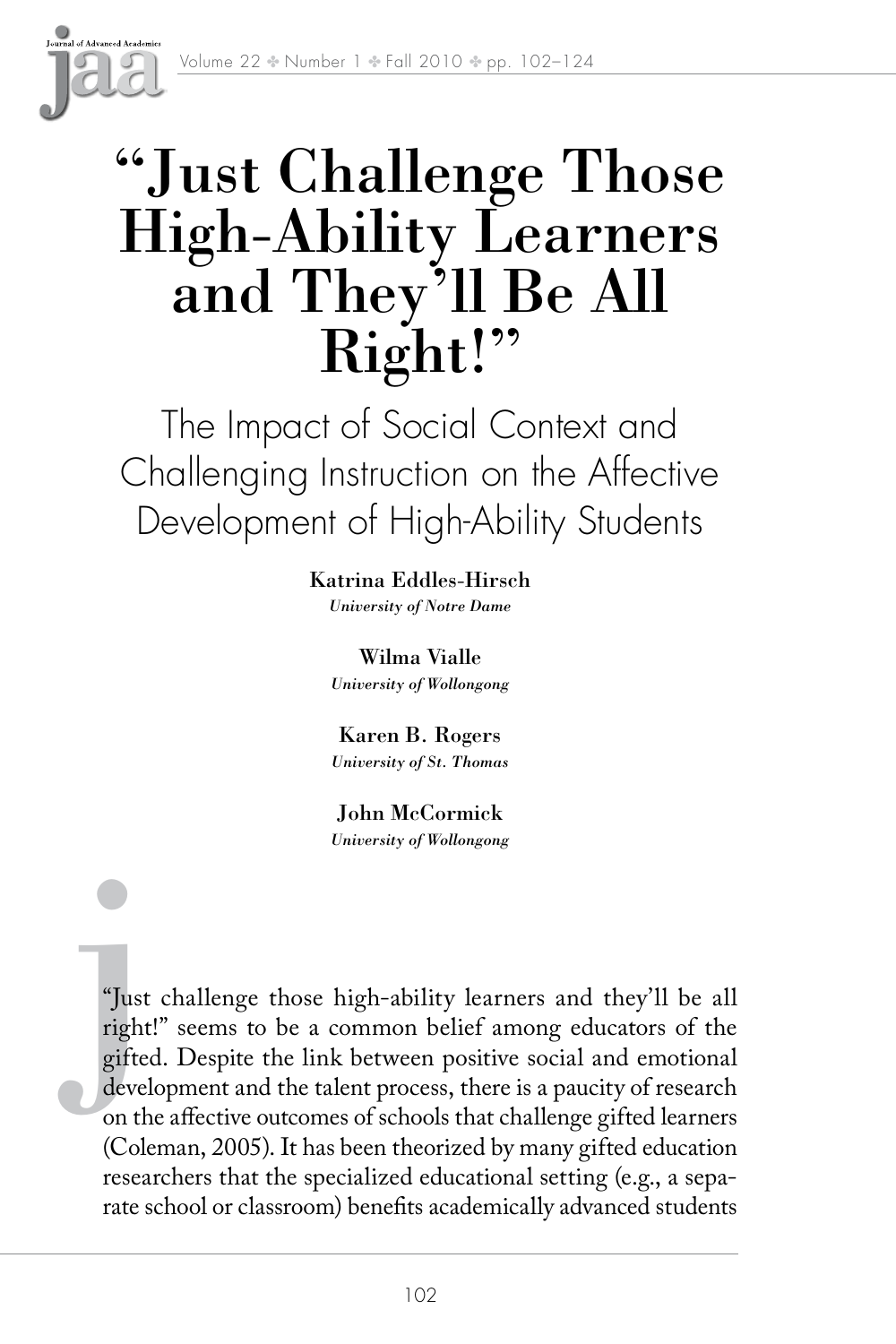This study provided a voice to gifted elementary children attending three very different schools that endeavored to meet their atypical academic needs. Although educators have theorized that special programs for gifted students benefit gifted children academically and contribute positively to their social and emotional development, there is limited research to support this belief. The phenomenological framework used in this study allowed 27 gifted elementary students to present their perceptions of the advantages and disadvantages of extension class environments. The results demonstrate that while challenging instruction was clearly important for the emotional well-being of the advanced learners, it went hand in hand with the schools' approach to the social and emotional development of their student populations. The schools' objectives clearly influenced students' perceptions of emotional safety, acceptance of diversity, and teacher-student and peer relations in the schools. This finding differs from previous research results, which suggest that if a gifted child's cognitive abilities are catered to, his or her social and emotional needs will automatically be met. Whereas this study found that the social context of the school played an important role in the talent process, we also found a strong relationship between program type and socioaffective outcomes.

Eddles-Hirsch, K., Vialle, W., Rogers, K. B., & McCormick, J. (2010). "Just challenge those high-ability learners and they'll be all right!" The impact of social context and challenging instruction on the affective development of high-ability students. *Journal of Advanced Academics, 22,* 102–124.

summusry summary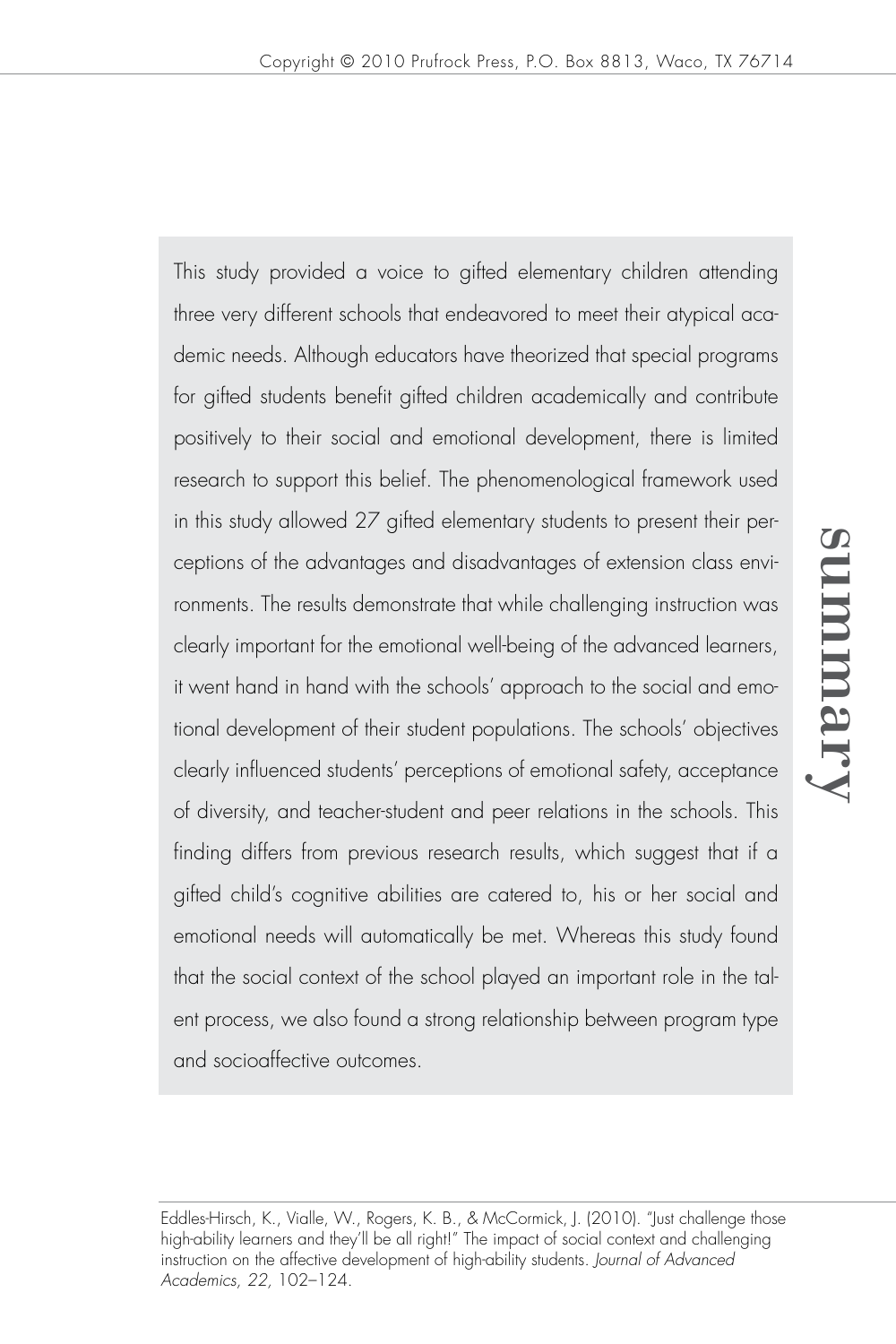affectively (Cross, Stewart, & Coleman, 2003; Gross, 2002). This occurs because they are removed from many of the stresses they come across daily in the traditional school environment, such as the need to change their language in order to be understood by peers (Coleman & Cross, 2005; Gross, 2002). Studies that have attempted to address the affective outcomes of these types of learning environments have predominantly focused on motivation or self-concept levels (Marsh & Hau, 2003; Plucker & Stocking, 2001). The impact that being challenged has on gifted learners' emotional well-being has generally not been researched (Cross, 2004). Conclusions on the affective experiences of gifted children in specialized environments have tended to be conducted with high school students and have concentrated on the outsider's, rather than the insider's, perspective (Coleman, 2005; Cross et al., 2003). The voices of gifted elementary students in this type of learning environment have therefore remained relatively unheard.

# Challenging Instruction

Researchers have suggested that many gifted students do not have their learning needs met in the typical classroom and rarely experience academic challenge, which does not bode well for their involvement in the academic talent development process (Archambault et al., 1993; Gross, 2004). Years of academic neglect may not only impinge on talent development, but may also impact the social and emotional development of the gifted child. According to Cross (2004), the most frequent reason that gifted students were sent for testing at the psychological clinic at Ball State University was a negative change in their behaviors at school. Cross hypothesized that behavioral changes were due largely to the gifted children's frustration at being continually forced to adhere to a curriculum well below their developmental levels.

Other affective outcomes such as gifted children's feelings of self-worth have also been found to be negatively impacted by lack of challenge (Dweck, 1999). Teachers may unwittingly diminish gifted children's self-worth by praising them for work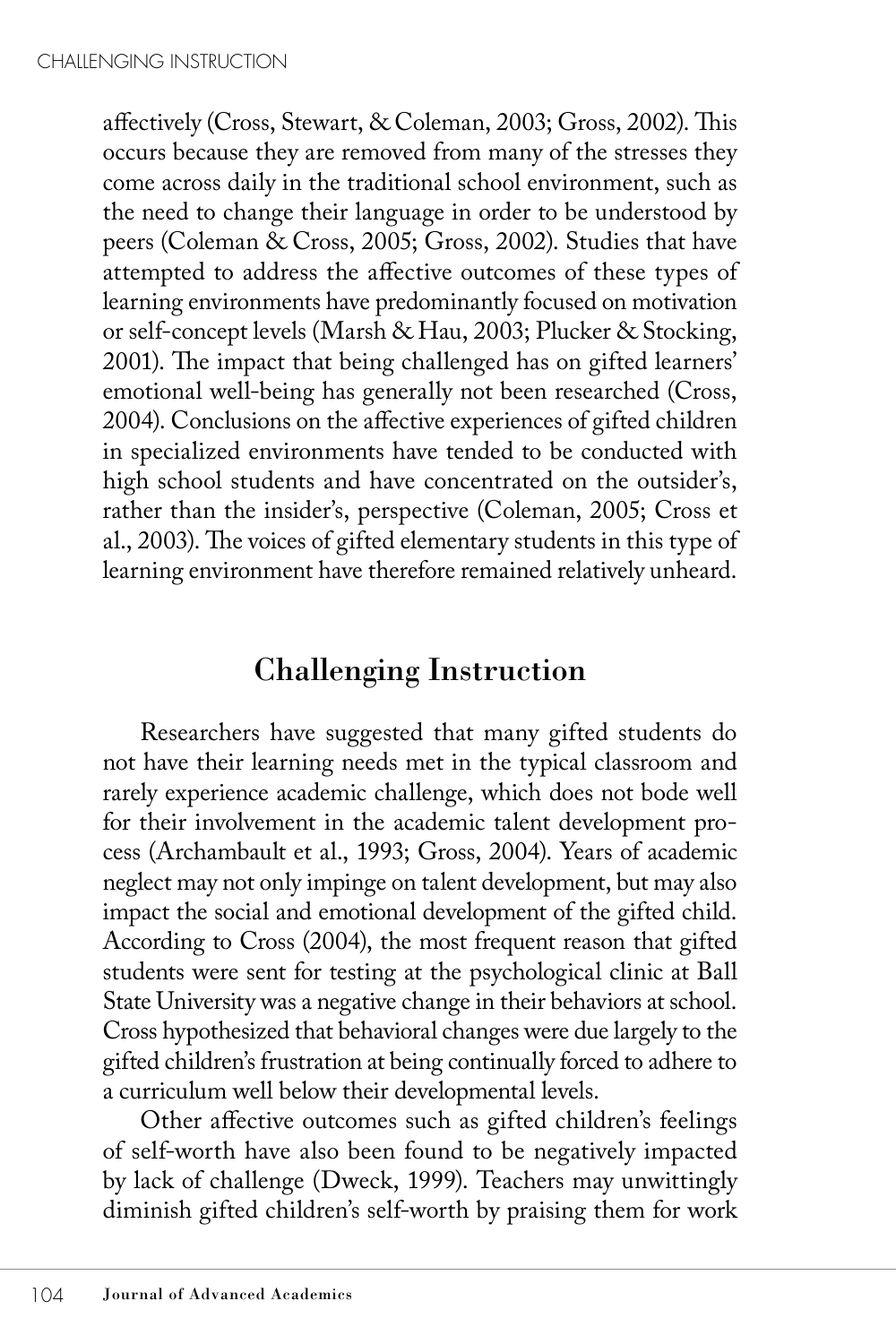into which they have not put much effort. Unfortunately, an unchallenging curriculum can not only damage gifted children's self-worth, but also encourage them to seek the easy path and work well below their true potential (Siegle & McCoach, 2001; Winebrenner, 2001). Rogers described a very bright young boy in second grade  $(IQ > 200)$  who had asked his parents to put him back into first grade because he was "failing school". When asked why he thought he was failing, he replied, "Well if I was smart enough the teacher would give me something new and hard to do and that never happens" (K. B. Rogers, personal communication, July 2009). Another negative consequence of gifted children being given an unchallenging curriculum may be their failure to develop important study and note-taking skills (Siegle & McCoach, 2001). This can unfavorably impact self-efficacy when they finally do face academic challenge in high school or university (Gross, 2004; Reis, 2003). This was found to be the case in Reis' (2003) study of gifted underachieving high school students, who believed that if they had been challenged in elementary school, they would have learned self-management skills that would have assisted them to cope better with the academic rigors of high school. Several researchers have hypothesized that these negative outcomes could be avoided if the gifted child were placed in a specialized school that purposefully caters to his or her unique academic needs (Coleman & Cross, 2005; Gross, 2004; Rogers, 2002). Indeed, Coleman's (2005) research at a gifted state residential high school in the United States described a unique social environment, in which diversity was accepted and students felt safe enough to demonstrate their ability and test new academic horizons.

There are some researchers and educators in the field, however, who question the benefits of educating the gifted child in the specialized educational environment (Craven & Marsh, 1997; Craven, Marsh, & Print, 2000). Much of their argument concerning appropriate educational settings for gifted children centers on some students' academic self-concept, which has been shown in several studies to drop when they are moved from a mixed-ability school setting to a specialized school with peers of higher ability (Craven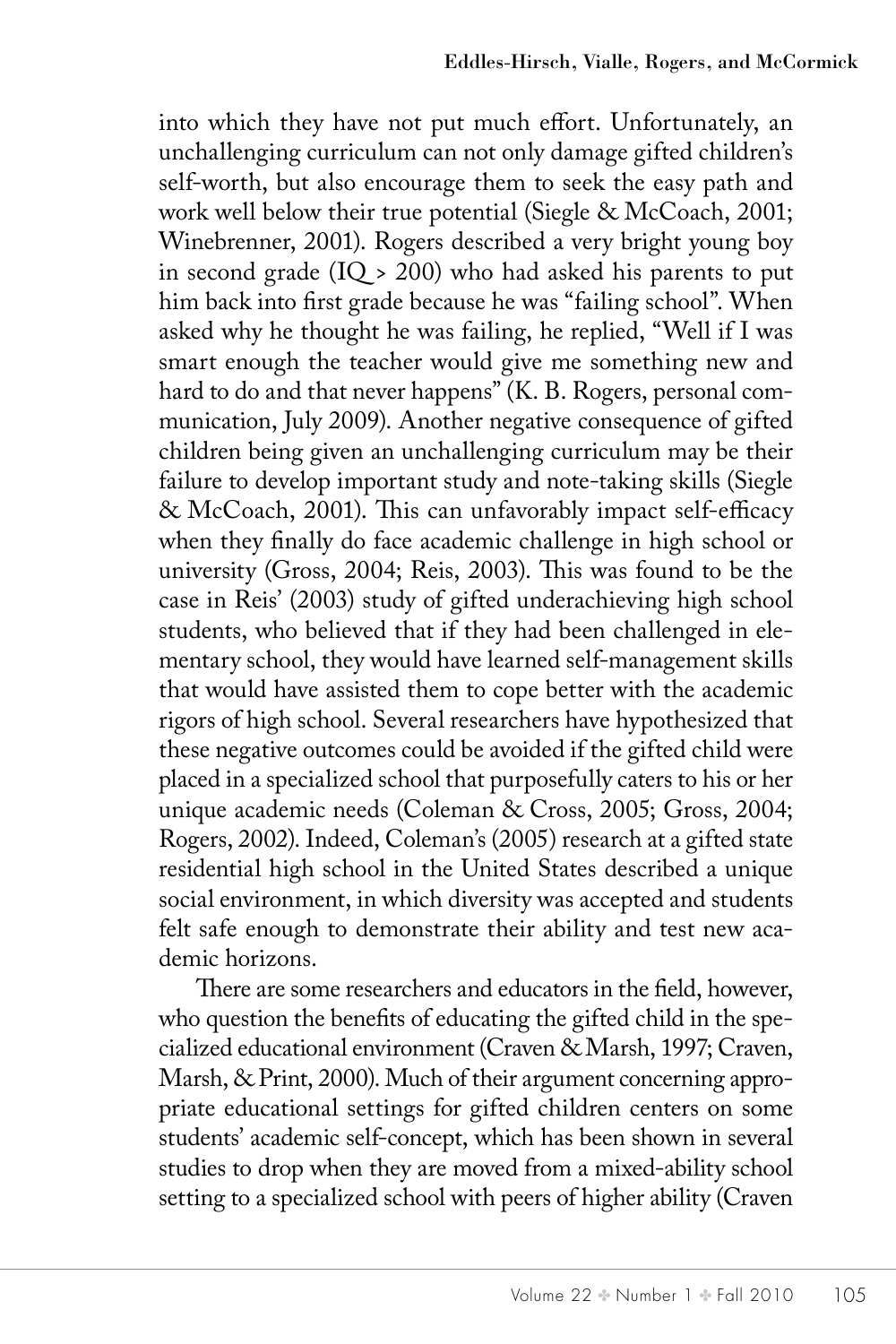et al., 2000; Marsh & Hau, 2003). These researchers have perceived this drop in academic self-concept as potentially damaging to the academic development of gifted children (Marsh, Chessor, Craven, & Roche, 1995). Others have argued that it provides them with a more realistic perception of their level of academic ability (Adam-Byers, Squiller Whitsell, & Moon, 2004; Gross, 2004). This more realistic appraisal of their academic ability may better prepare gifted students for the competitive world of higher education (Gross, 2004; McCoach & Siegle, 2003; Rogers, 2005, 2007). Indeed, Adam-Byers and colleagues (2004) perceived that the ease with which gifted students achieve top ranking in mixed-ability school settings puts them at risk of becoming grade-orientated and repeating work already known, rather than being motivated to learn new things for learning's sake.

The intent of this research, then, was to go to the students themselves and develop an insider perspective of how gifted students at the elementary level in specialized programs experienced academic challenge during their school day. Through the participants' in-depth descriptions, the authors hoped to understand how both the social context and the specialized school programs impacted the gifted students' affective development. Social and emotional outcomes were investigated in three very different school settings so that a better understanding of the creation and role of social context could be achieved, all of which have been shown to impact the talent development process (Coleman, 2005; Vialle, Heaven, & Ciarrochi, 2007). The research questions that guided this study follow.

- 1. How do elementary aged gifted students experience the social contexts of schools that actively cater to their advanced intellectual needs?
- 2. What differences exist in the way gifted girls and boys experience the social context of schools that provide them with classes that provide them with academic extension?
- 3. What are the affective outcomes for these types of school environment and how do they relate to gifted children's experiences of being gifted in a school that actively caters to their academic needs?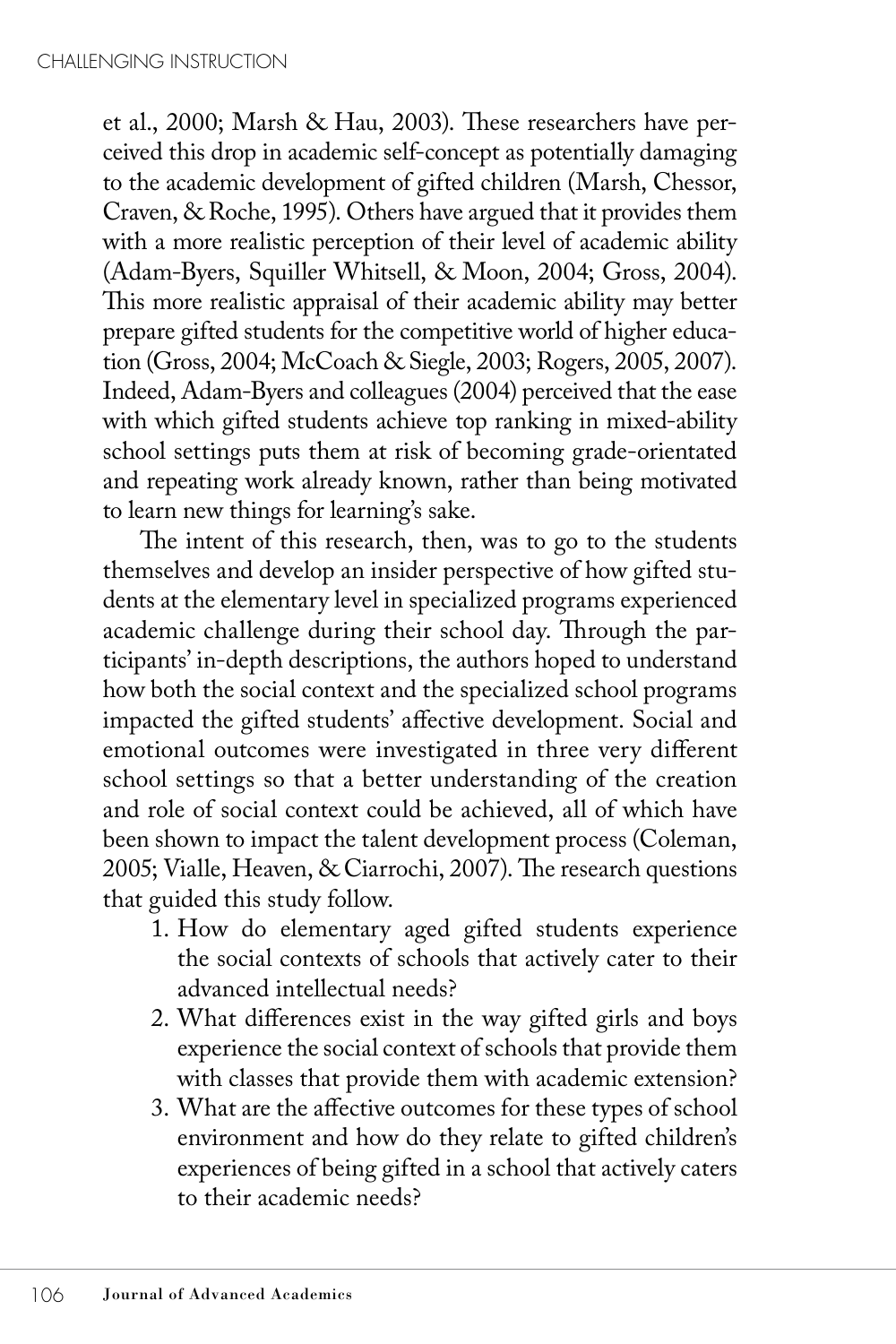# Method

#### Participants

Following the phenomenological tradition, participants were selected who had experienced the phenomenon being researched (i.e., attending schools where specific provisions had been made to purposefully cater to their academically gifted student population) and who were willing to describe it in a tape-recorded interview (Bryman, 2001; Moustakas, 1994). For this study, 27 academically advanced students who had experienced school settings that actively catered to their atypical academic needs participated. Nine students (5 girls and 4 boys) were selected from a coeducational school (Westwood School), and 9 students participated from each of two single gender schools, one catering to girls (St. Mary's School) and one catering to boys (Brandon School). The student participants were from grades 4, 5, and 6 and between 10 and 12 years of age. All participants' and schools' names have been changed, with participants selecting their own pseudonyms.

#### Settings

The participants came from schools in the metropolitan area of Sydney, Australia. St. Mary's School was a private school for girls with more than 900 students. The school offered a wide range of facilities such as tennis courts, a swimming pool, computer rooms, two libraries, and a recording, drama, and dance studio. Brandon School, like St. Mary's, was a single-gender school with a long educational history in Australia. The school also had many modern-day facilities. Most of these facilities, however, were sports oriented, offering rugby, soccer, swimming, water polo, volleyball, basketball, athletics, cricket, cross country, rowing, and fencing. It had the largest school population of the three schools involved in this study, with 1,500 boys attending the school. Westwood School differed from St. Mary's School and Brandon School in that it was a coeducational school. It also had a much shorter educational history and smaller student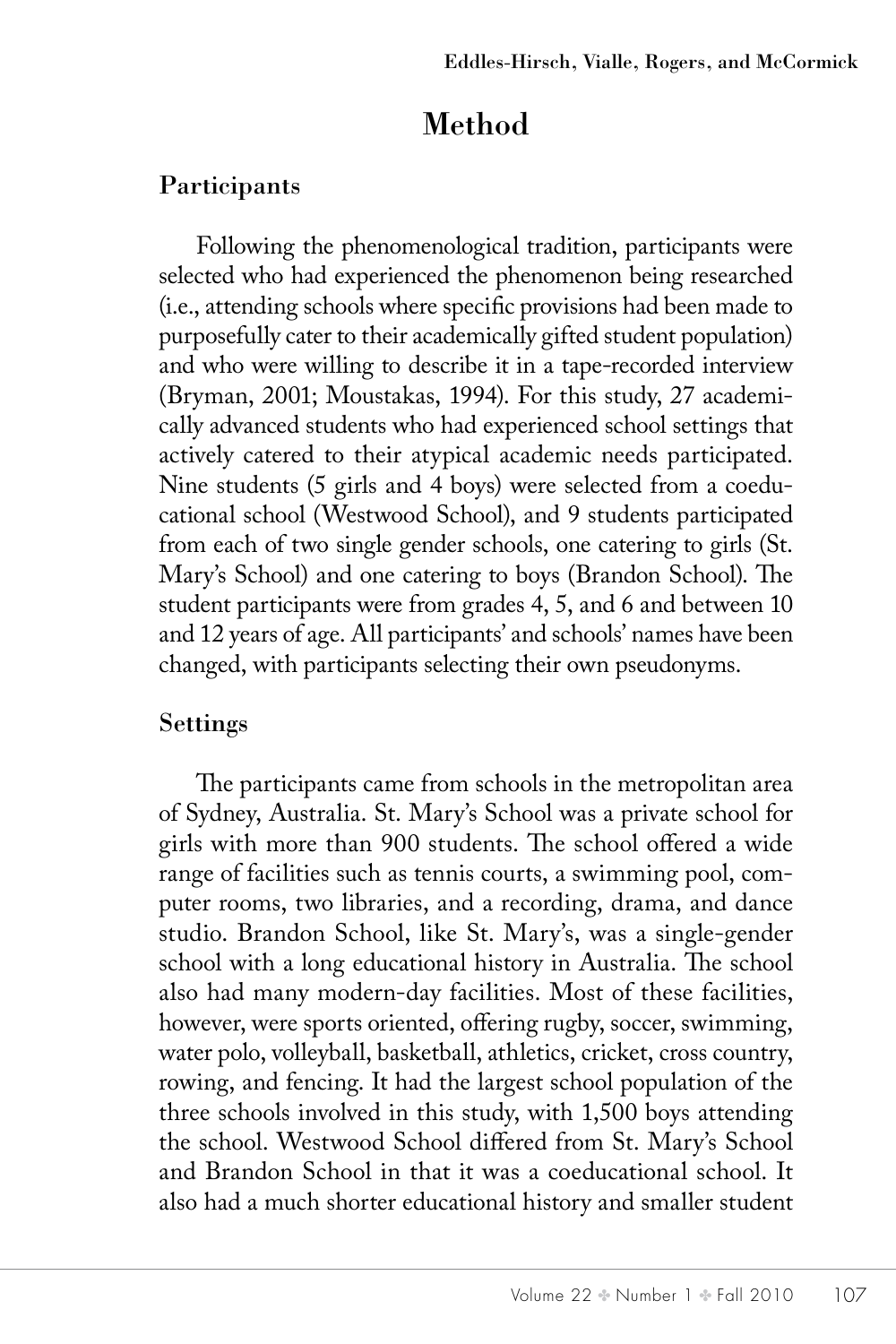## Table 1

| School                                           | Entrance          | Grouping Options                                                                                                         |
|--------------------------------------------------|-------------------|--------------------------------------------------------------------------------------------------------------------------|
| Brandon School: Single-sex<br>school for boys    | IQ 140            | Weekly pull-out program,<br>projects, subject acceleration<br>(very rarely used)                                         |
| St Mary's School: Single-sex<br>school for girls | Multiple criteria | Whole-grade acceleration,<br>daily flexible cross-graded<br>math classes, flexible pull-out<br>group, subject enrichment |
| Westwood School:<br>Coeducational                | Multiple criteria | Whole-grade and subject<br>acceleration and full-time<br>ability grouping                                                |

*Extension Class Entrance Requirement and Grouping Options*

population with 700 students. Details of each school are provided in Table 1.

#### Procedure

Participants were interviewed individually on two occasions in their school environments. The phenomenological interview method was followed, which meant that the interviews were informal and unhurried with each lasting approximately 45 to 50 minutes. Open-ended questions were devised to guide the interview; the opening question was, "Can you describe for me what it is like to attend (name of school) from the minute you arrive until the time you leave?" If the child did not speak extensively about his or her "everyday world," follow-up questions were introduced, such as, "Can you tell me more about that?" or, "Can you recall another time that happened and describe it to me?" A series of observations were also carried out on the playground and in the classroom in order to further understand the participants' everyday worlds in the school environment. Member checking, another procedure not advocated by the transcendental phenomenological approach (Moustakas, 1994), but followed by Giorgi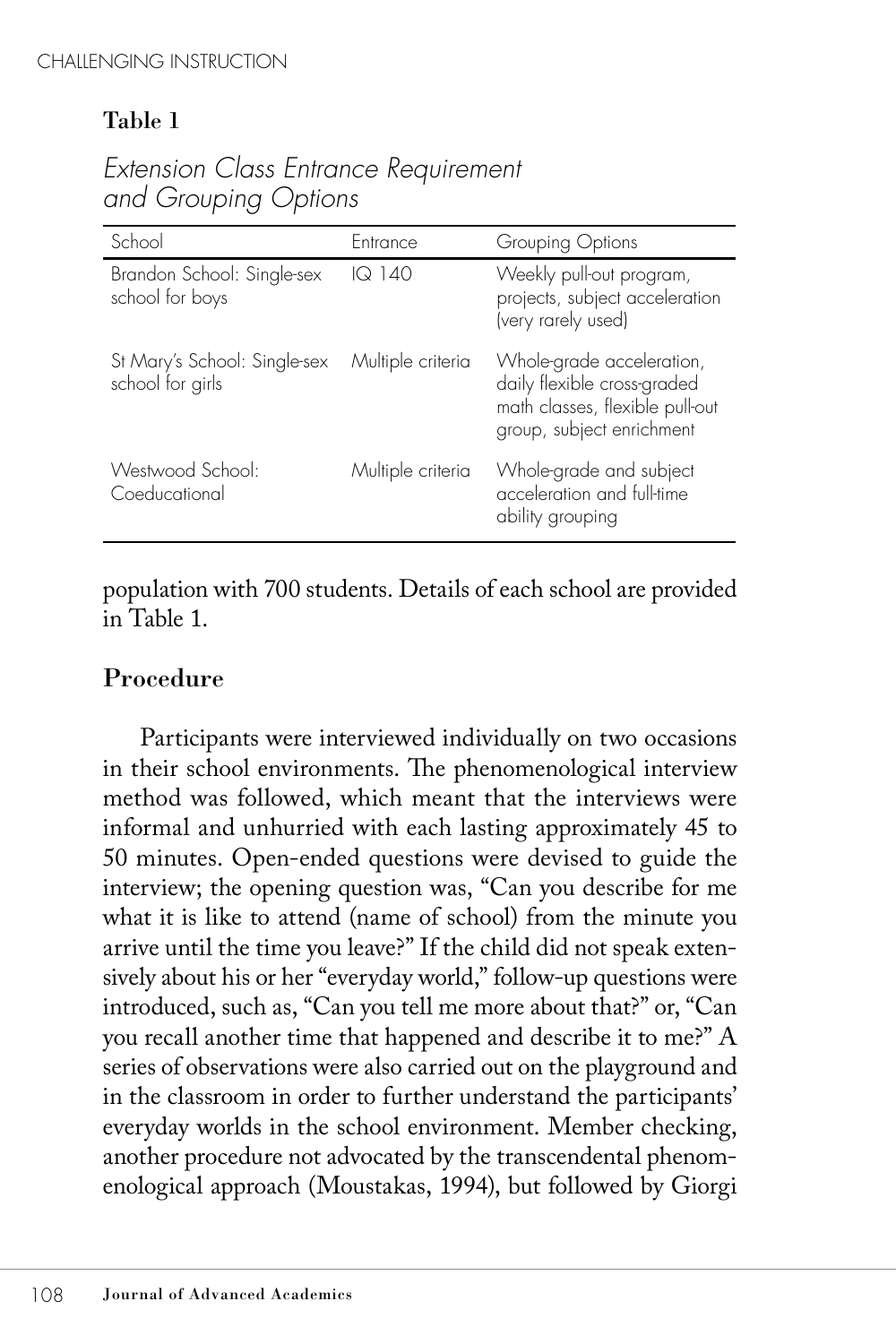(1985), a psychological phenomenologist, was also incorporated into this study to ensure its validity.

#### Data Analysis

The transcribed interviews were analyzed by adhering to specific steps adapted from Moustakas' (1994) interpretation of phenomenological analysis. The initial step was to read each interview three to four times and mark off statements that were relevant to the research questions (Merriam, 2002).

These important statements (meaning units) were recorded, and then clustered into themes for each participant (Giorgi, 1999). These themes were then used to create textural and structural descriptions, which reflected each participant's personal experience of the phenomena researched. Composite thematic units were then collected and charted for each school (Merriam, 2002). Themes were tallied and organized in order of importance to participants for each school. These were used to create Composite Textural and Structural descriptions for each school. Common themes across schools were then tallied. Three broad themes emerged from these results, which were, in order of salience to the participants, *Peer Relations*, *Challenging Instruction*, and *Power*. Several subthemes also emerged in this study, including the themes of *Gender*, *Change*, and *Competition*.

This study concentrates on the theme of Challenging Instruction, as the issue of grouping gifted students for the effective delivery of an extended curriculum has long been a contentious issue in gifted education research (Coleman & Cross, 2005; Craven & Marsh, 1997; Craven et al., 2000; Gross, 2004; Rogers, 2002). A review of the literature, however, demonstrated that elementary aged gifted students have rarely been asked to give a first-hand account of their personal experiences of challenge in the three different types of educational environments investigated in this study. It is intended that providing an insider view of the gifted students' experiences of academic challenge, and the resultant social and emotional outcomes, will allow educators to achieve a better understanding about what these types of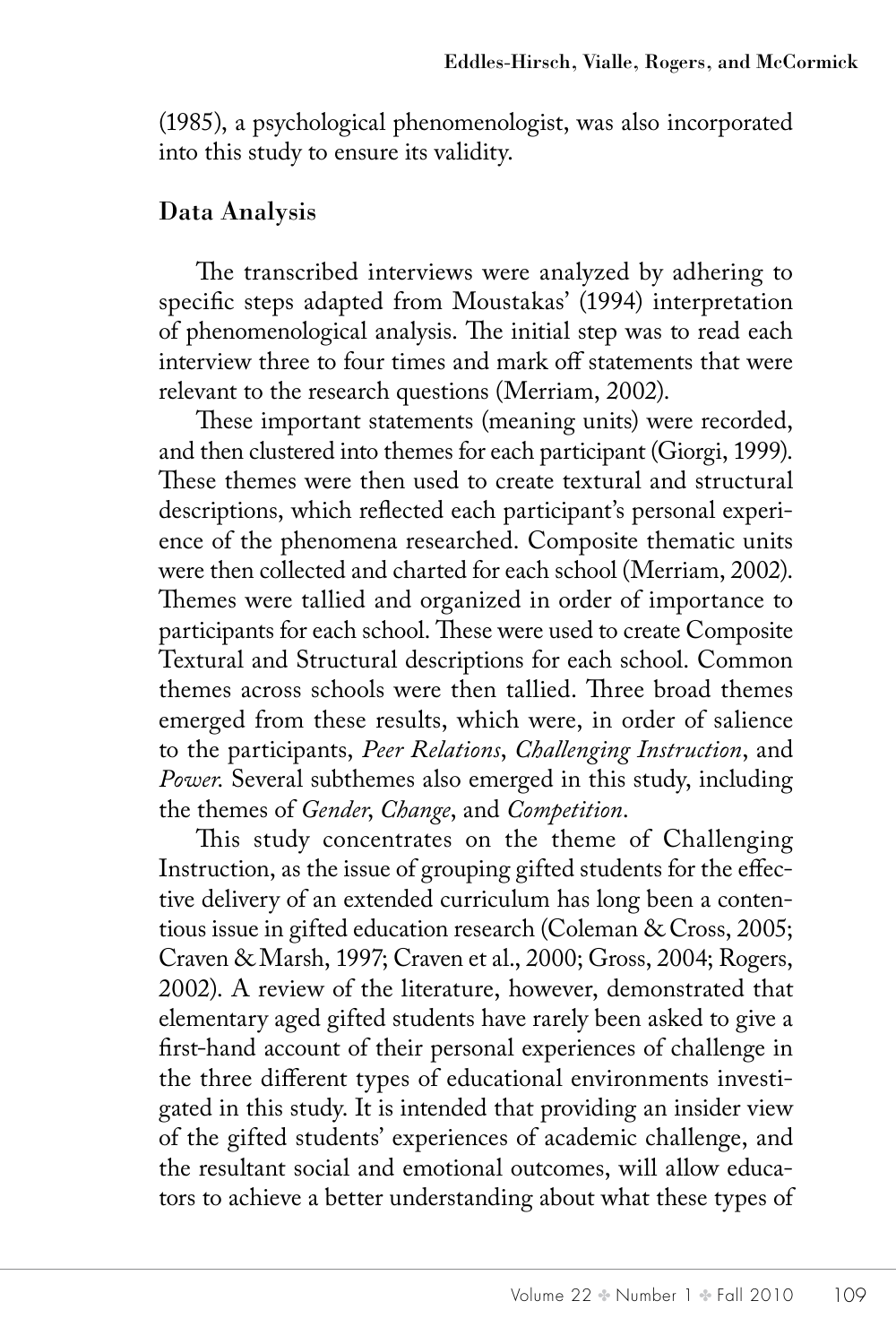programs provide. Crossover results with the other themes as well as the results of the entire study are presented in the discussion section of this manuscript.

# Results

#### Theme: Challenging Instruction

 St. Mary's School and Westwood School placed strong emphasis on both the academic and social emotional development of their students. These participants perceived that they could expect daily challenge and that their school had set procedures to deal with any type of social and emotional difficulty that might arise. These comprehensive programs appeared to have played an important role in the creation of mainly positive social contexts at these schools.

Both the Westwood School and St. Mary's School participants described schoolwide formal social and emotional development programs that taught students a variety of social strategies. Participants believed that these programs promoted the acceptance of diversity and countered aggressive behavior on the playground. The Brandon School participants' perceptions of their school's social and emotional support system contrasted sharply to those described by the Westwood School and St. Mary's School participants; they generally believed that they were expected to face social and emotional difficulties on their own. These participants also generally perceived that the social context of their school was unaccepting of difference. For example, 7 of the 9 participants perceived that they were different than their peers and generally believed that being academically gifted at Brandon School was socially stigmatizing.

Participants at Westwood School stood out as being the most positive in their descriptions of their school day. These students, unlike their Brandon School and St. Mary's School counterparts, were offered an extended curriculum and were grouped with like-ability peers for the majority of their school day. These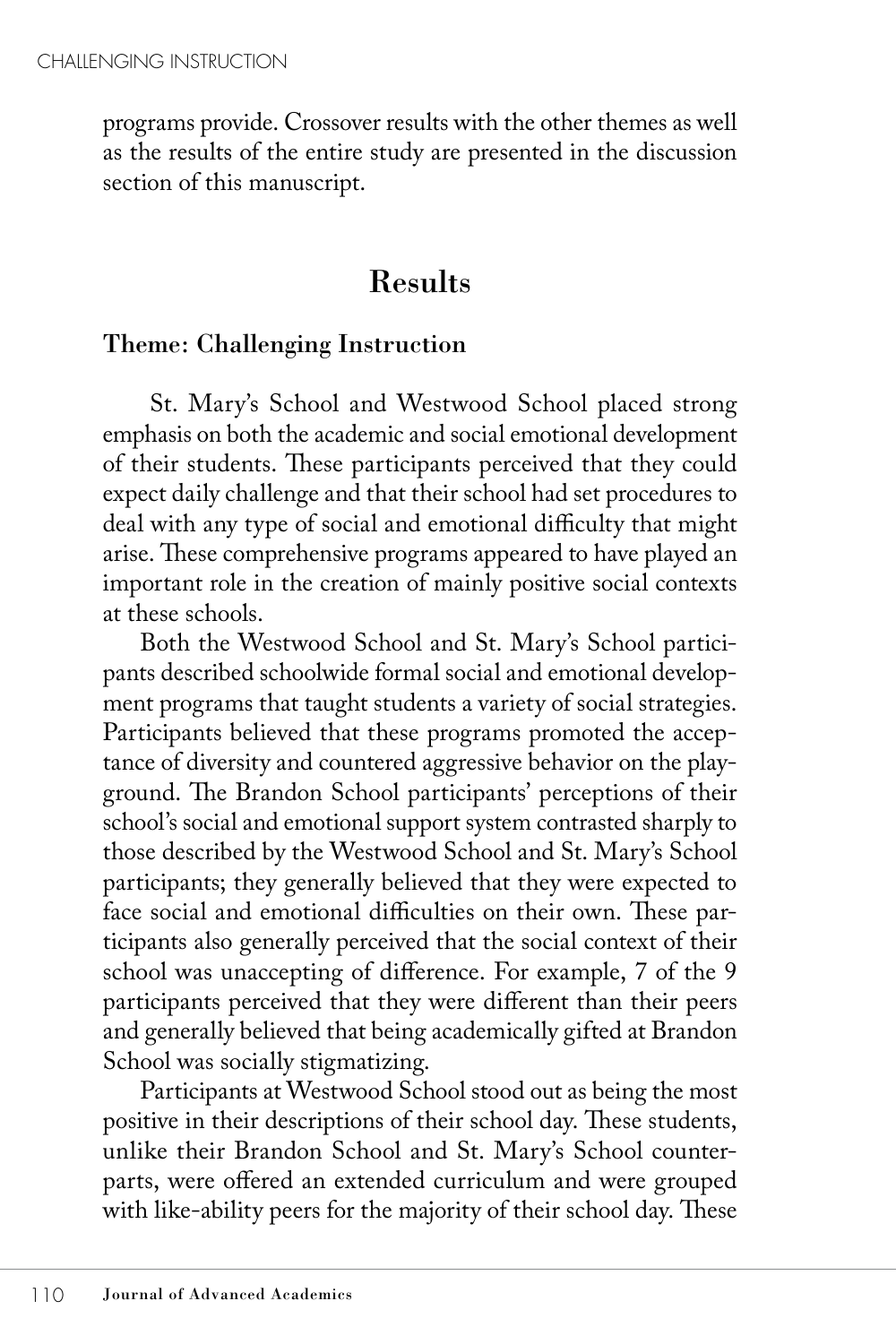participants were united in their belief that they had grown academically since their placement in the opportunity classroom (OC) and none of them wished to return to the mixed-ability classroom. Ely described this perception as follows:

Before I wasn't challenged, so I kept on thinking, you know what? This is easy, so I don't have to use my brain, so I sort of didn't use it much and it in a sense it got dusty 'cause I wasn't used to using it. My brain wasn't accessed and now I come here and it's so vibrant, you're always learning new things and you're always understanding more because your brain's been functioning more here, they really apply your needs. (personal interview, June, 12, 2007)

Six out of the 9 Westwood School participants believed that the daily academic challenge had increased their levels of motivation and general interest in learning. Jake believed a more challenging curriculum had increased his level of motivation, "Because there's a lot of hard work and I'm a lot more interested, cause we're doing stuff that I really like. So I'll go and look at it outside of school" (personal interview, August 18, 2007). Previous research has found that when students are interested and engaged in their schoolwork they are more successful in mastering and retaining their learning (Hancock & Betts, 2002). Seven participants also described how their teachers' beliefs that they could achieve the high goals set for them led them to move forward and accomplish tasks that they had previously believed too difficult to achieve:

 I'm really happy that I took the offer, like my book work is so much better and we do really hard stuff, like our teacher said she would give us Grade 10 work, which I didn't believe it, but we see it in our books. Last year we did work that the whole of Grade 4 did, this year we're doing grades higher than us. (personal interview, June 12, 2007)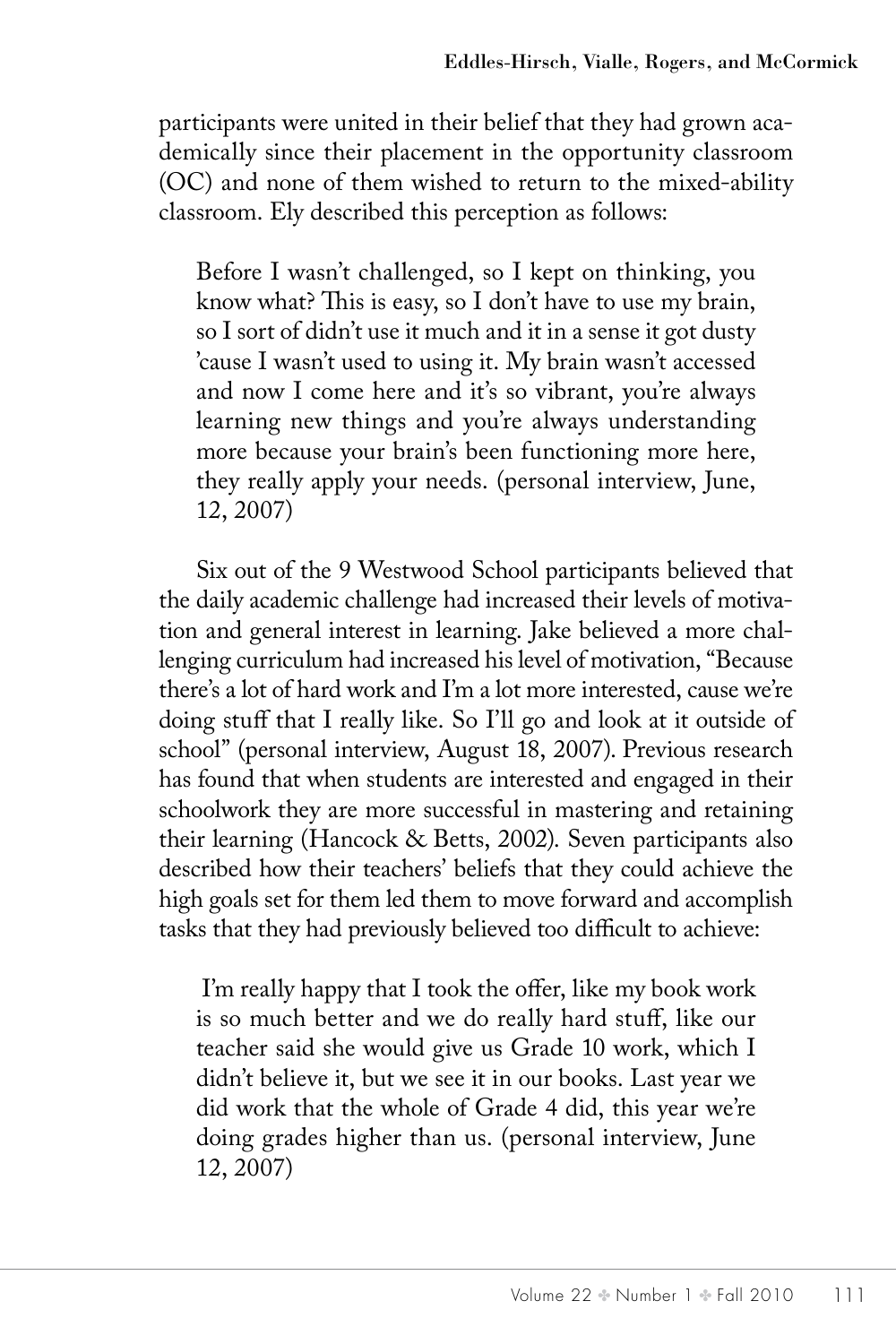All 9 of the Westwood School participants believed that the opportunity to work with like-ability peers had increased their academic growth. Alana in Grade 6 perceived, "You're working with a lot of people that are very good at different things so you learn a lot from other people which is really good" (personal interview, August 18, 2007). Participants believed that the opportunity to work collaboratively together had not only impacted their academic growth, but had also encouraged a sense of community in the classroom. Karkanses in Grade 6 described the supportive class environment as follows: "It is like a family . . . we do most things together. And we all know each other and we are like a team" (personal interview, June 12, 2007).

 Seven of the 9 St. Mary's School participants described their school extension program to be challenging and allowed them to work at their own pace. For example, Alessandra described the work she received in the extension program as follows: "A fun type of challenge. Not at my level like, 'oh I can do this,' it doesn't just mean you can do everything it just means you learn" (personal interview, 19August, 2007). Eight of the St Mary's School participants described the math pathways program (regrouping program) positively, perceiving that it effectively catered to everyone's academic needs. Susannah in Grade 6 stated

It is really good, because it's for everyone. Like, say you are very good at number patterns you might move up for that, but then you might move down for fractions. So you will move up and down quite regularly. (personal interview, June 10, 2007)

These participants also described supportive relationships with their teachers, with 7 of the participants perceiving that they could rely on their teachers for emotional support. Six of these participants additionally believed that teachers went out of their way to encourage collaboration and student autonomy in the classroom. For example, Anna in Grade 6 described how her teacher had positively impacted teacher-student relations by involving them in classroom decision making: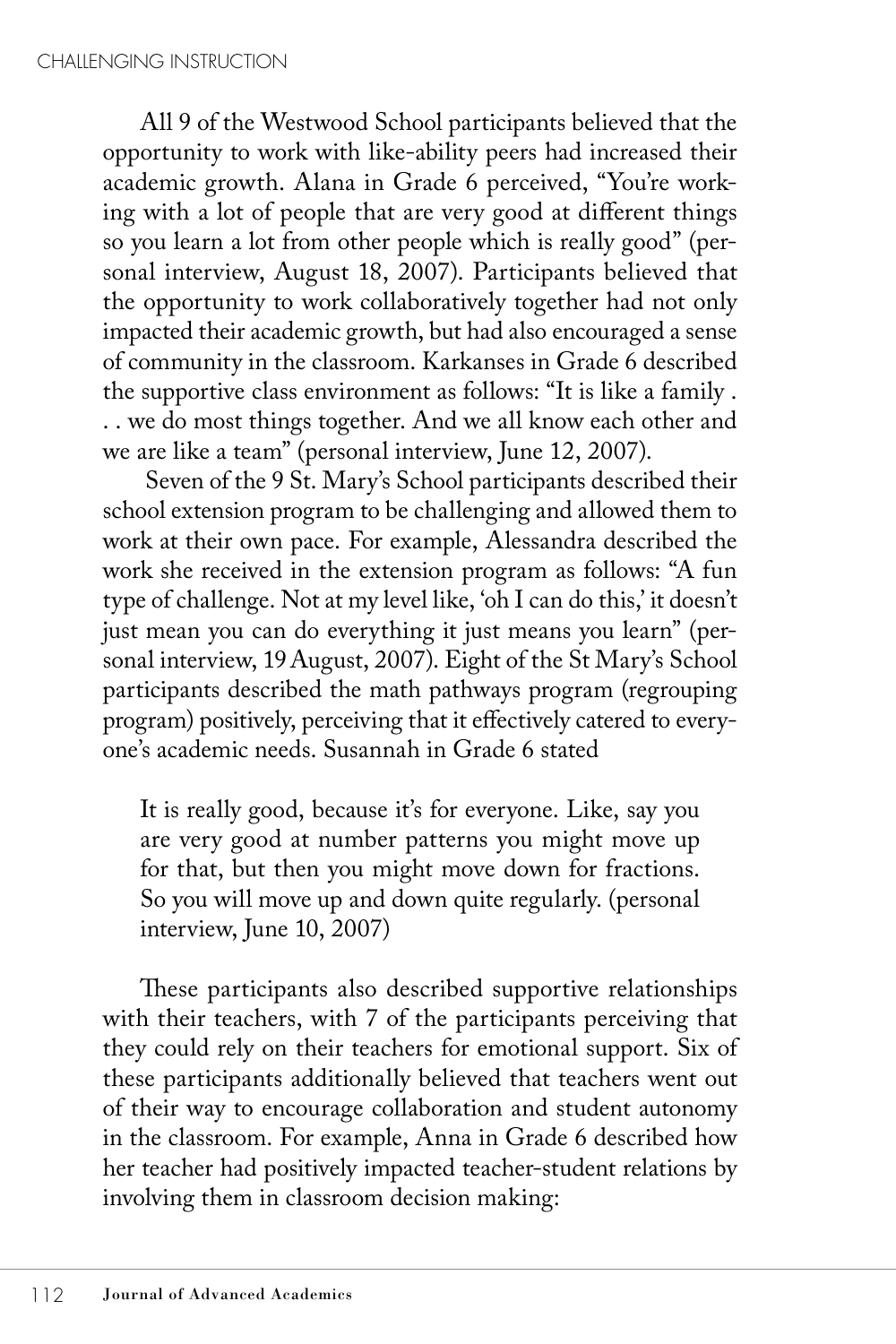Our teacher puts a lot of things in trust. Like, I trust you to make the right decision. Like, when we got our tables, she said you can just choose where you're going to sit, and she was happy because we didn't just choose our best friend. (personal interview, August 19, 2007)

Eight of the 9 St. Mary's School participants were not as positive in the descriptions of the time they spent in the mixed-ability classroom. Although these participants were offered extension work in some of their classes, it was not differentiated and was voluntary. Calypso who was in Grade 5 described her nonextension English class as follows, "It's just like copying work from the Smartboard. I mean its sooo boring; I mean it's not beneficial in any way. Something is on the board, write it in your book" (personal interview, August 19, 2007). The experience of lack of challenge and the opportunity to work with like-ability peers in the mixed-ability classroom seems to have impacted negatively on the St. Mary's School participants' attitude to school, with half of the participants looking forward to coming to school and the other half looking forward to certain days more than others. This finding resonates with previous research that found gifted students are unlikely to have their academic needs met in the regular classroom (Rogers, 2007; Winebrenner, 2001).

Brandon School participants held the most negative attitude to their school day. These participants described an extension system that was inflexible and one that was not consistently applied throughout the elementary school. For example, only participants with an IQ in the highly gifted range could be included in the extension program, and classroom teachers differed on their rulings on whether extension work could replace class work. Brandon School participants also believed that the social context of their school did not support difference and that challenging instruction was generally only experienced in the weekly pull-out program.

 Participants at Brandon School described teachers as following a conservative approach to teaching. These participants generally described classrooms where students were expected to work in silence, on the same work at a lock-step pace. Xiau in Grade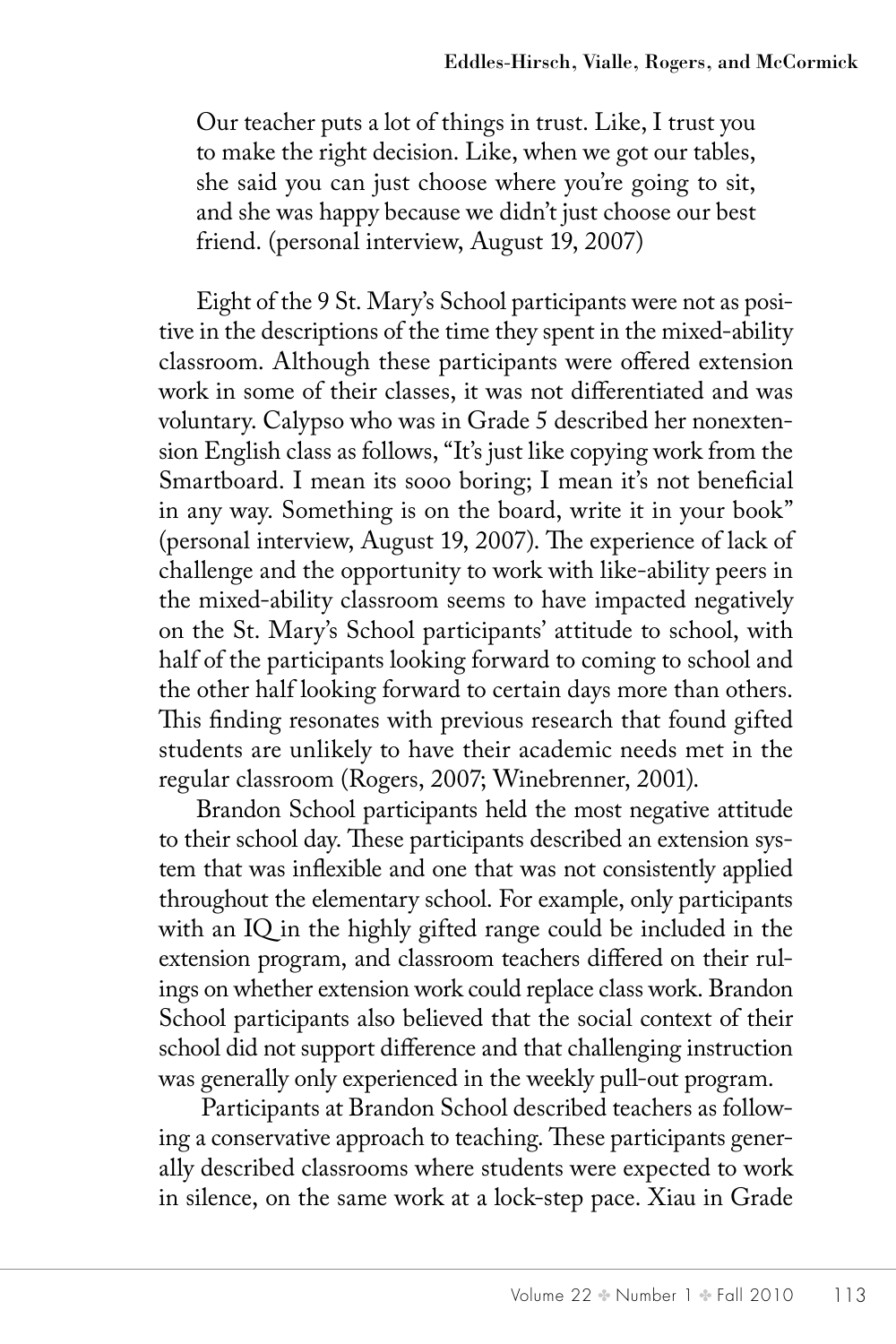5, for example, believed that students were punished for going ahead with their work and described how this had happened to him in physical and health education:

 I didn't think it was that fair, seeing as we had done it so many times and we knew how to get there. So if we had taken it in the first week and knew how to do it, I think it's fair that we go on ahead and start doing our work. (personal interview, June 6, 2007)

Although time spent in the mixed-ability classroom was frustrating and stressful for many of the Brandon School participants, the majority looked forward to the weekly challenging activities offered in the pull-out program. David in Grade 6 described the benefits of attending the extension program as follows, "I get to go at my own pace with it. I just like having more independent things. We get to choose what we want to do and have like more flexible time" (personal interview, June 6, 2007). Some of the participants perceived that the extension classes also helped advanced learners "improve and excel in their strengths" (personal interview, June 6, 2007).

Although the three schools in this study seemed to have different strengths in the creation of their individual social contexts, the participants' descriptions indicated that participants valued the following outcomes. First, participants felt that a formal school social and emotional support system was necessary as they perceived that it impacted both teacher-student and student-peer relations, as well as their feelings of security in the school environment. Second, all participants valued the time they spent in the extension classroom and described how a challenging curriculum and the opportunity to work at their own pace had impacted their motivational levels and perceptions of self. Third, participants appreciated the opportunity to work collaboratively with like-ability peers in the extension classes, as they believed it positively impacted their academic growth and social relationships.

**Subtheme: Gender.** Male and female participants generally held differing perceptions of the social contexts of their schools.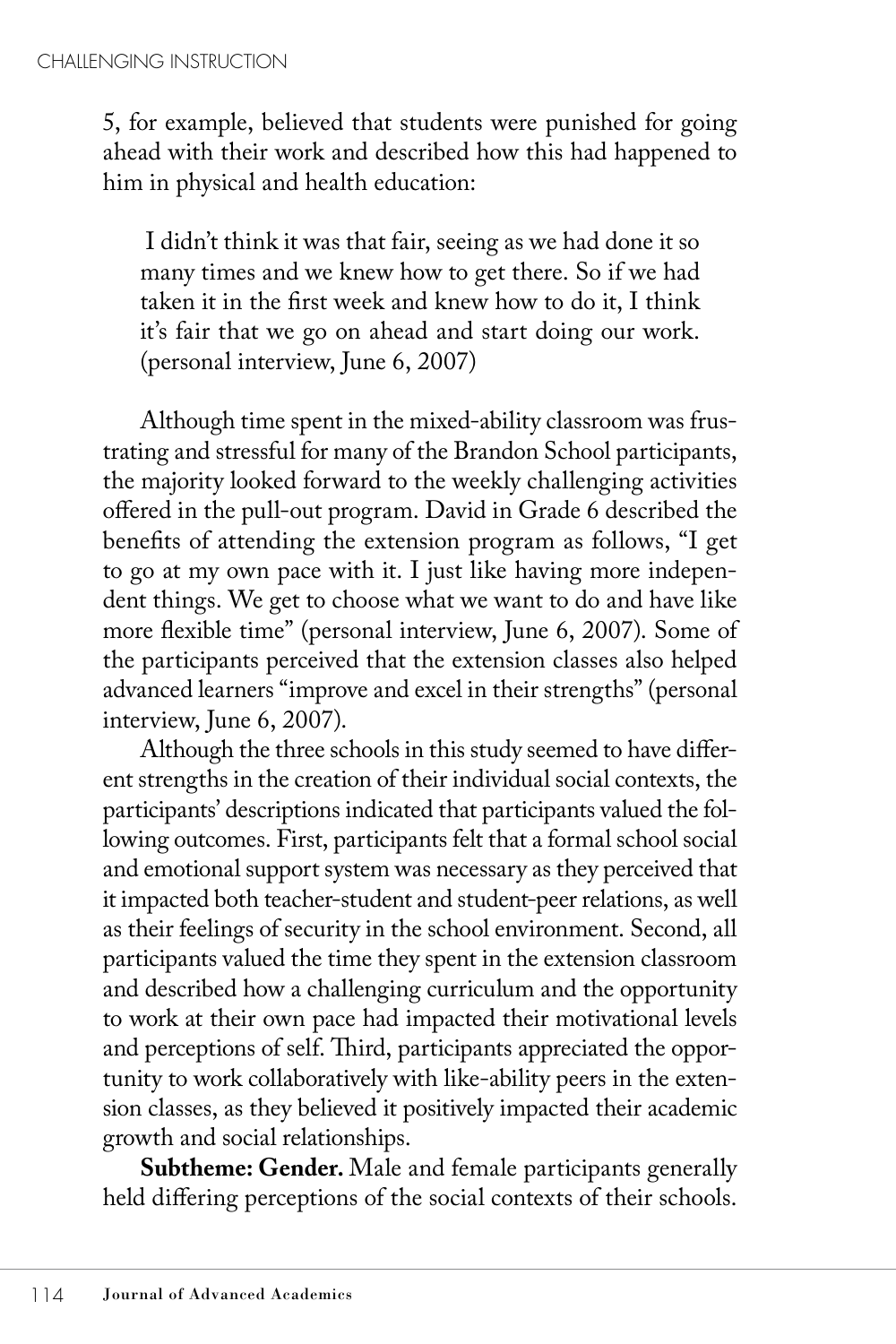In the theme of Challenging Instruction the main difference between the genders lay in their perceptions of school-induced stressors. This may have been influenced to a large degree by societal and parental beliefs as well as the gender contexts of their schools.

While all of the female participants enjoyed the opportunity to engage in challenging instruction, they were generally united in their perception of school-induced stressors. Lack of time to complete academic tasks such as homework, as well as the high expectations of others, were described as stressful by 6 of the female participants at Westwood School and St. Mary's School. Susannah in Grade 6 described how lack of time to complete homework negatively impacted her in the following quote:

I am usually really, really tired in the morning because of the amount of homework we get the night before . . . when I get home I would have to go straight to homework and as soon as I would finish I would have no time for anything, but eat my dinner and go to bed, no downtime. So sometimes I am kind of afraid to come home. (personal interview, August 19, 2007)

The number of extracurricular activities undertaken by the female participants may have contributed to this negative outcome, as their list of extracurricular activities usually outnumbered that of their male counterparts. Female participants were also found to be more adversely impacted by the high expectations of others than their male counterparts. Four out of the 5 Westwood School female participants and 5 out of the 9 St. Mary's School participants found the high expectations of teachers, peers, and, in some cases, parents stressful. For example, Alana in Grade 6 described how both peers and teachers held high expectations of OC students not only academically but socially as well, "It's kind of like you know you're the OC class and just because you're smart then you have to be really good at everything else, that's why you have to be a really nice person" (personal interview, June 12, 2007).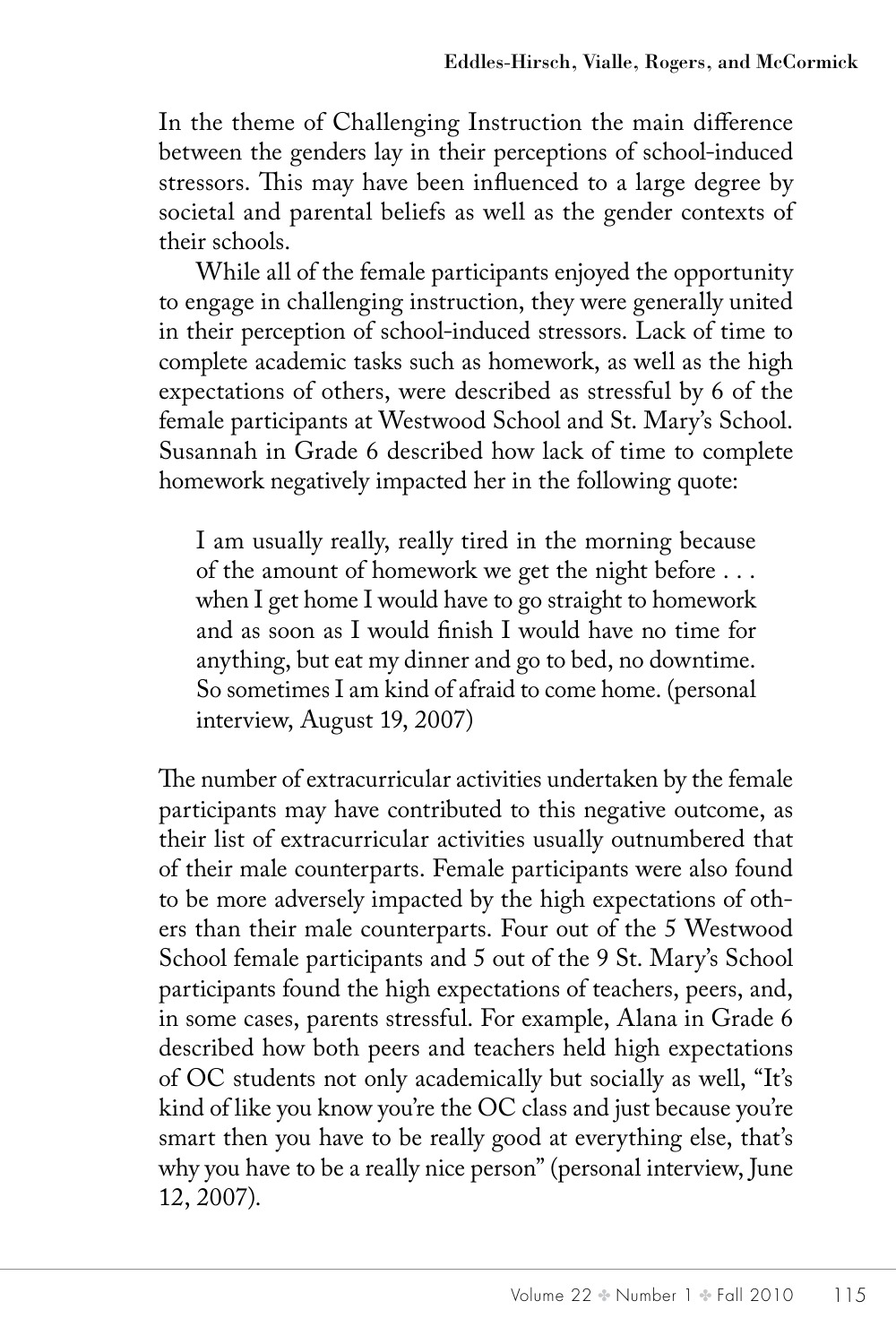Although the female participants at St. Mary's School and Westwood School were united in their perception of lack of time and the high expectations of important others as sources of stress, the Westwood School participants held more negative perceptions on ranking and class competition. Three out of the 5 Westwood School female participants perceived that the OC classroom was more academically competitive than the mixedability classroom. Julie in Grade 5 described this experience as follows: "There is a lot of competition in the class; it used to be like a friendly say soccer match, but now it's like the real thing" (personal interview August 18, 2007). Karkanses, a member of the Westwood School Grade 6 OC class, described her social coping strategy for hiding poor results as follows: "When they ask me what my mark was and they didn't know what it was and it wasn't very high, I say I can't remember exactly, but it was about 98%" (personal interview, June 12, 2007). Both Alana and Karkanses, who shared the same classroom, perceived that grade visibility encouraged class competition. Alana described this process as follows:

 Lots of the time like our teacher will put up on the board what our mark is and you don't want to come to class anymore, because if you get a bad mark you feel humiliated that you have got this mark when you have got all your peers looking at what you have got. You think like if we didn't have them up then we wouldn't be so fussed about whether you got a really good mark or not. (personal interview, June 12, 2007)

The female participants at St. Mary's School generally described classroom competition in far more positive terms than their counterparts at Westwood School. This may have been due to the flexible nature of their extension program and the fact that these participants spent the majority of their day in the mixedability classroom, so would not have felt as threatened about losing their academic standing.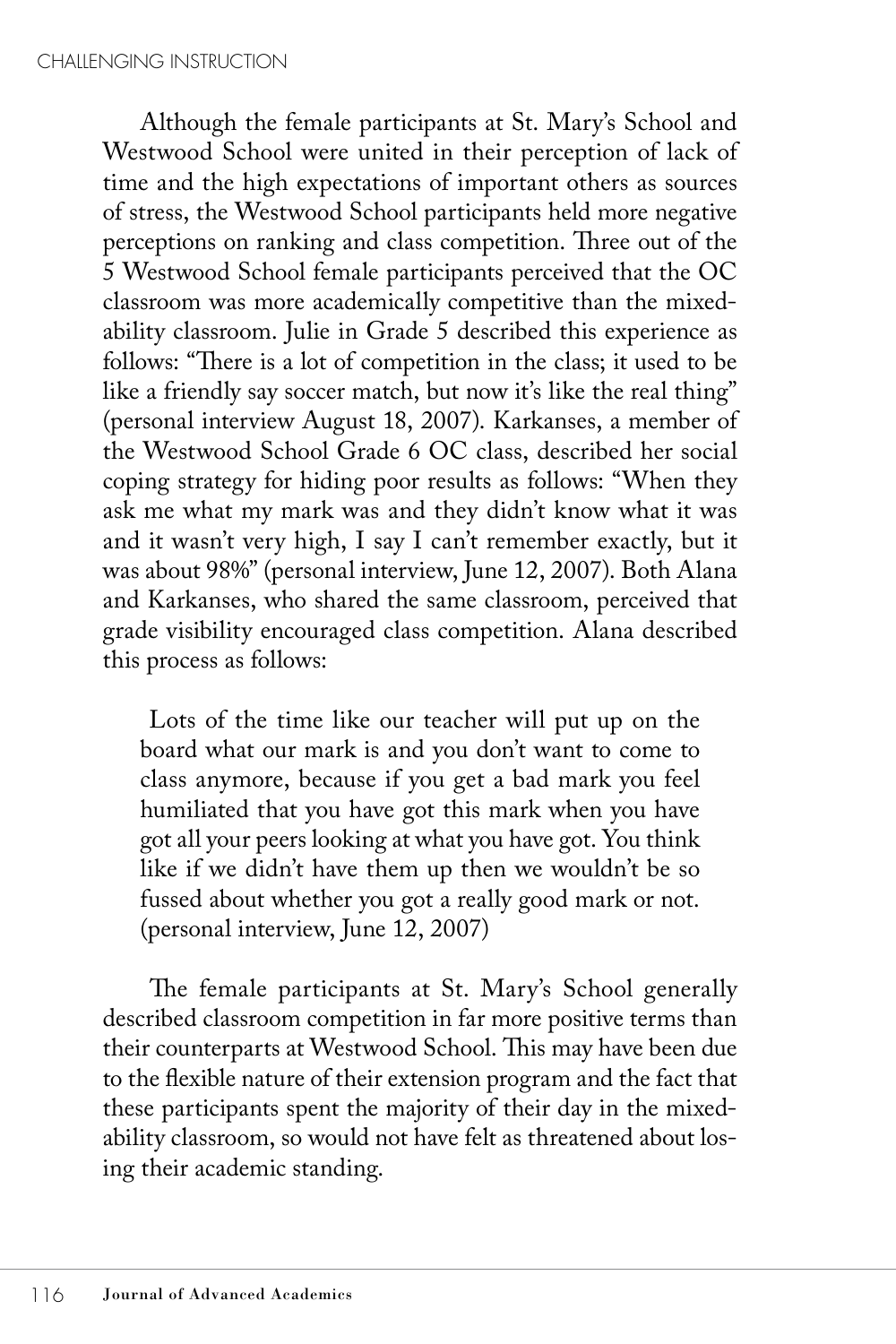Eight of the 9 Brandon School participants concurred with the St. Mary's School participants in perceiving that they were not negatively impacted by ranking or classroom competition. This may have had more to do with the gender culture of their school and an unchallenging curriculum, however, than a supportive school environment. For example, whereas participants did not describe the classroom in competitive terms, they were united in their belief that sports games on the playground were "really competitive and also on some occasions violent because everyone wanted to win at sport" (personal interview, June 6, 2007). Although academic accolades were not described as being desirable by any of the Brandon School participants, entrance into preferred sports teams such as the rugby or cricket team was highly desired, as it impacted social standing on the playground. This finding correlates with previous gender research (Clark, 2002; Kerr & Cohn, 2001; Swain, 2005). The esteemed position athletic boys held on the Brandon School playground seemed to be reinforced by the school, with athletic trophies and plaques far outnumbering the academic ones in the school hall. Two of the participants who represented the school in elite sports teams perceived that their privileged position came at a price, as peers expected them to consistently perform at a very high level athletically.

The high value placed upon sporting ability by Brandon School seems to have led to only one type of male identity being accepted by students. Several of the participants therefore advised that athletic ability be demonstrated before academic acumen in order to gain social acceptance on the playground. Shugilu in Grade 5 gave the following advice to new boys, *"*Try and avoid being too smart and to play lots of games with the other guys from the beginning" (personal interview, 1 August, 2007).

The male participants at Westwood School, on the other hand, described how different types of male identities were accepted on their playground. All 6 of these participants perceived that boys did not necessarily have to exhibit athletic ability to gain peer acceptance. Both the female and male participants at Westwood School were united in their perception that play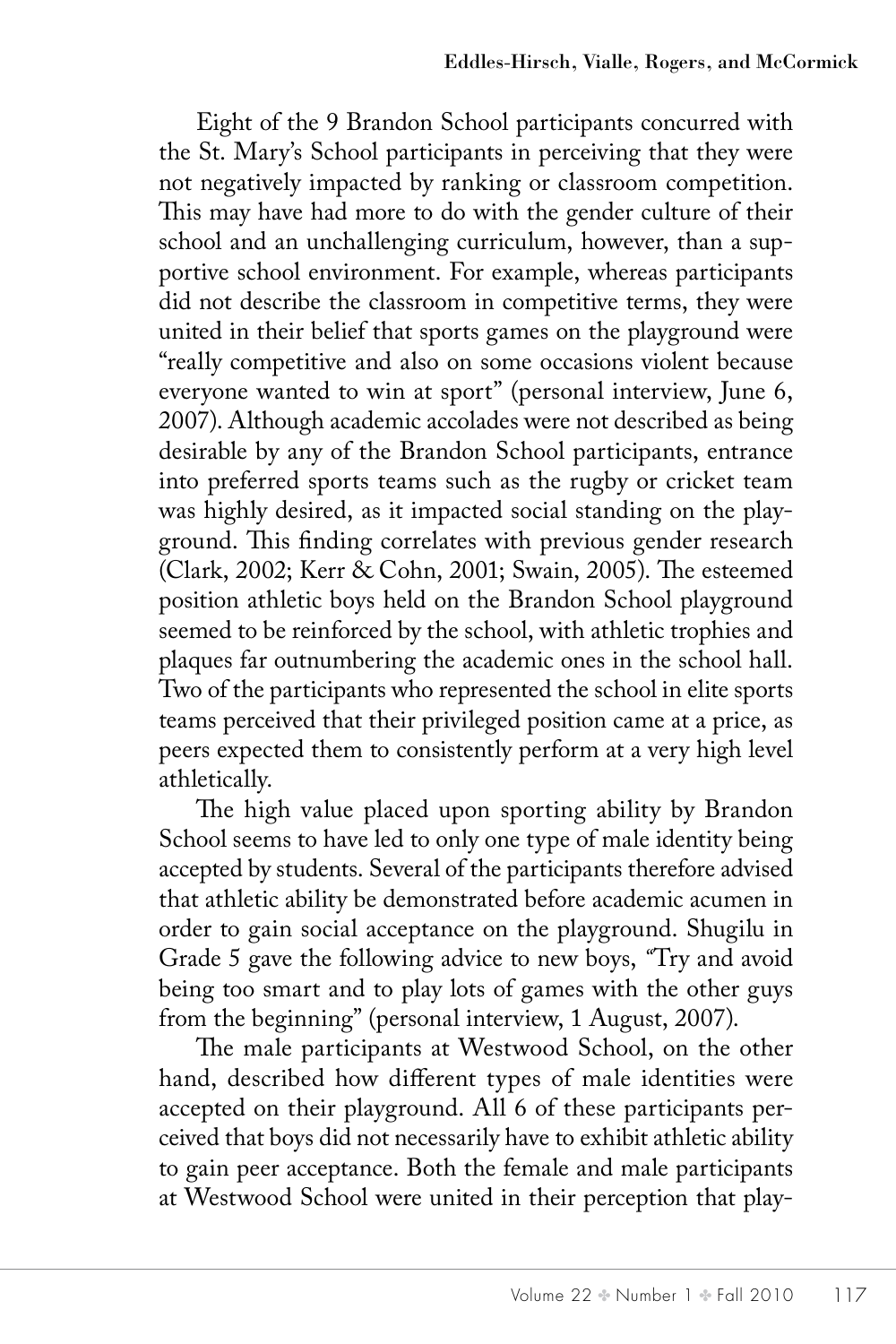ground groups were open to all students with no one group dominating another. Sam in Grade 5 described the unusual social context of Westwood School as follows: "Everybody is friends pretty much in the grade, unlike my old school where you were either like the sporty people they were one group and then there was the not so sporty people that were another group of friends" (personal interview, June 12, 2007). This finding may have been due to Westwood School not being perceived as a school that was dominated by a social landscape that prized sports above all else, as the school had a strong intellectual and cultural focus. The school's social and emotional program was also perceived by all 9 of the participants to encourage the acceptance of difference and to foster a sense of community at Westwood School.

The Westwood School male participants were also aligned with their female peers in that they perceived that they were no longer assured of a top academic position in the OC classroom. Their outlook differed to their female counterparts, however, in that they believed that their placement in the opportunity class assured them that they were still academically ahead of the majority of their same-aged peers. Jake in Grade 6 described this perception as follows: "It's a lot harder to top the class cause you get some really, really smart people in it; knowing that I'm in the top 13 of the grade, cause the OC is 13 people, makes me feel really good" (personal interview, June 12, 2007).

Unlike many of the female participants, none of the male participants at Westwood School perceived the OC classroom to be a competitive learning environment. Instead, some of the boys found that their drop from first place motivated them to work harder to gain back their preferred position.

While 3 of the male participants at Westwood School, like their female counterparts, perceived that peers and teachers held high academic expectations of them, they generally believed that they could meet them and were in some cases motivated by these expectations. In fact, 2 of the male participants at Westwood School perceived that peer expectations in the OC classroom were less stressful than in the mixed-ability classroom, as they no longer were consistently expected to achieve the top score.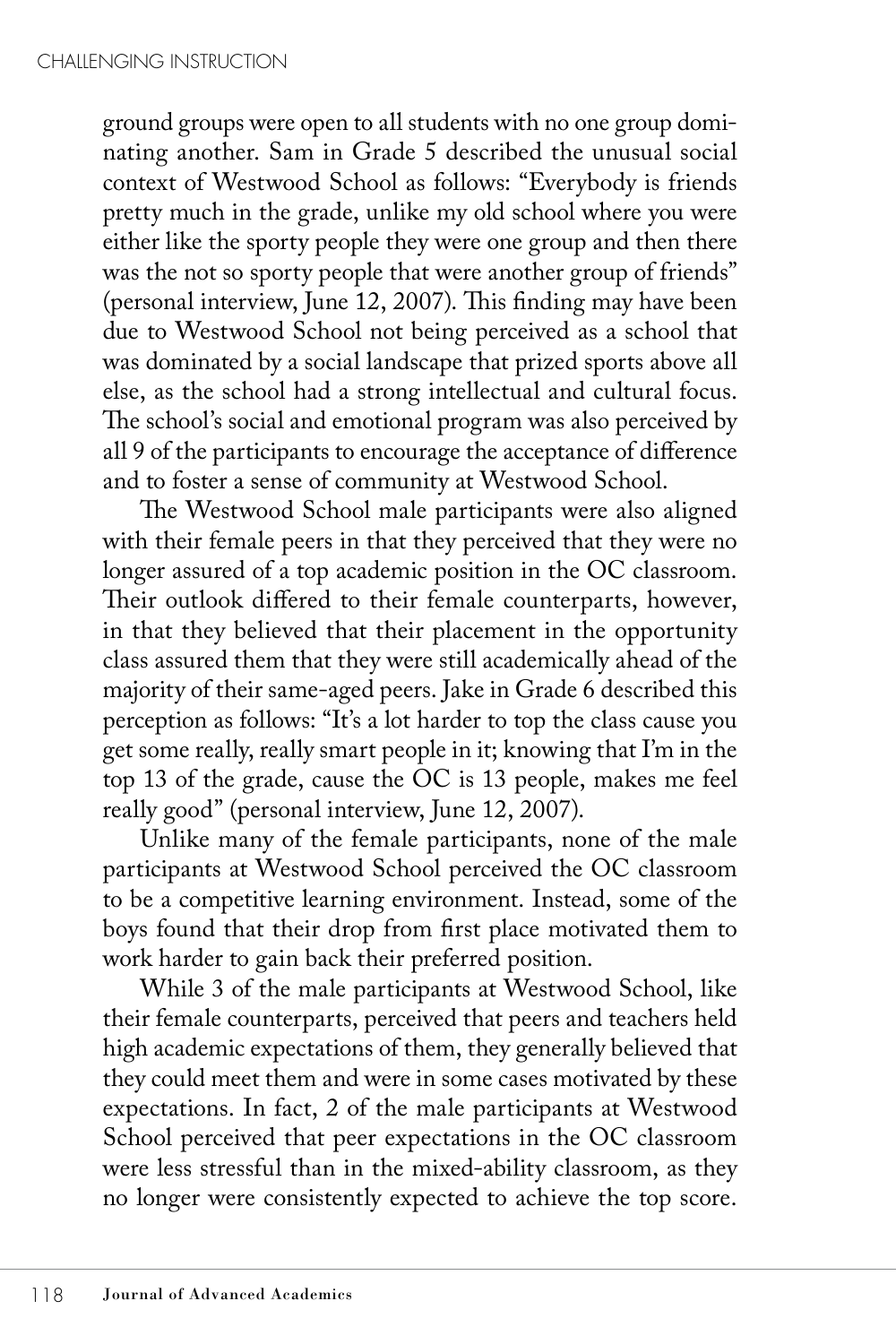David in Grade 5 described this perception as follows: "It's good to know I am not one of the only smart people in the class like sometimes if you don't get a good mark in a test" (personal interview, August, 1, 2007).

Although academic extension provision was an important variable in the creation of positive social and emotional outcomes, it was experienced differently by the participants at the three schools due to the disparate types of extension programs and gender cultures of the three schools. The male participants' different perceptions on masculine identity seem to have impacted their perception of acceptance within the social contexts of their school environments and therefore the need to hide their ability or to demonstrate their academic acumen. Although several of the female participants described as stressful the high academic expectations of important others, ranking, and lack of time to complete academic tasks, none of these participants wished to replace the type of instruction they were receiving in the extension program with the instruction they had experienced previously in the mixed-ability classroom.

### **Discussion**

The findings of this study may have implications for the organization of gifted programs in that the perception of academic challenge and positive social context were found to be intricately linked to the type of program offered by the school. Although the experience of academic challenge seemed to be associated with the type of extension program operating in the school, the social contexts of the three schools appeared to impact the participants' enjoyment of school, experience of competition, motivation levels, willingness to learn, stress levels, and grade orientation. Additionally, school gender expectations played a key role in the participants' perceptions of what made children popular or how they should behave on the playground.

Although the findings regarding the high expectations of others, shortage of time to complete tasks, and loss of ranking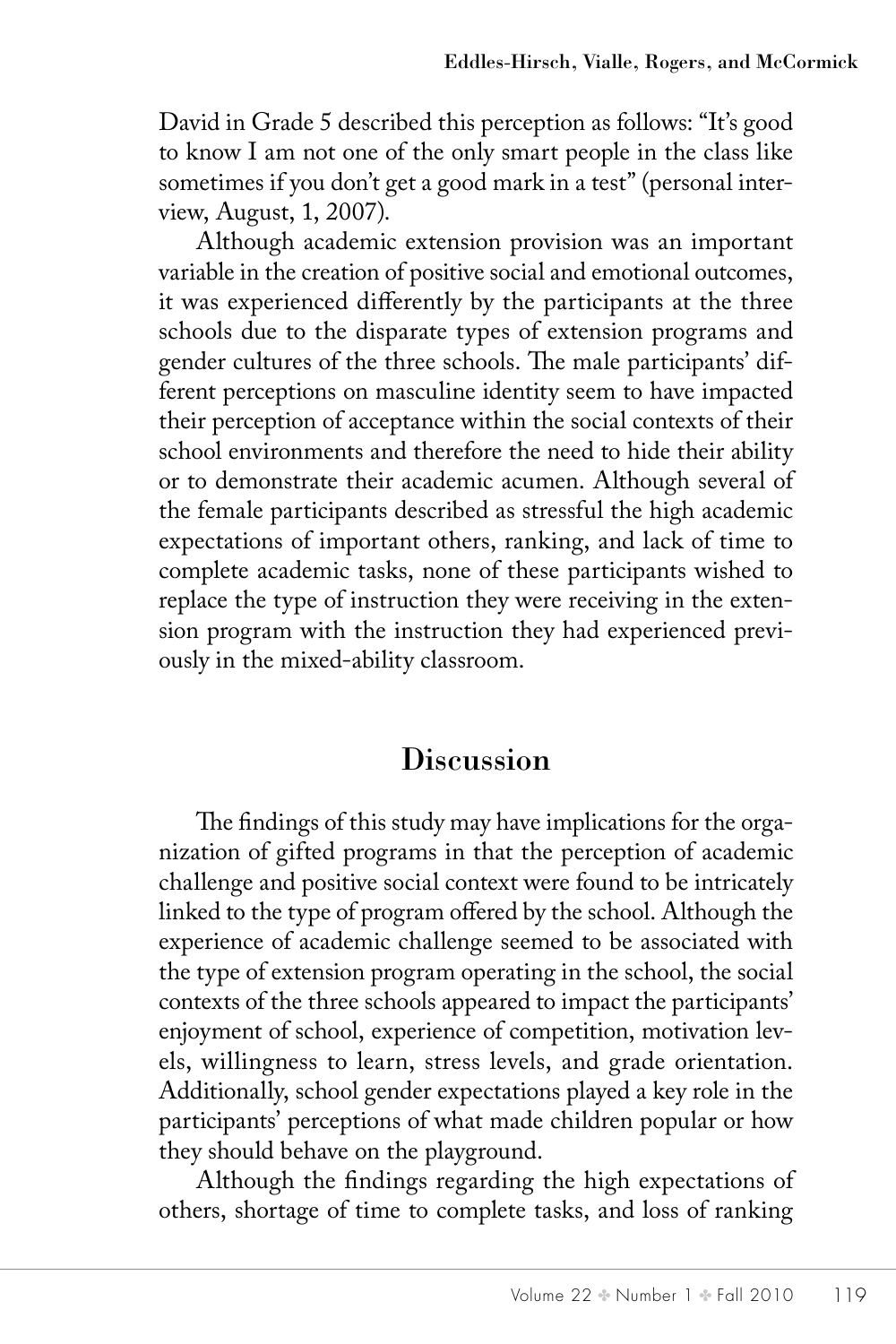are consistent with previous research on opportunity class environments, the disparity between the female and male participants' experiences on these issues has not been generally noted in prior research at the elementary school level (Adam-Byers et al., 2004; Swiatek, 2002). The female participants in this study may have experienced more stressors in the school environment due to internalized cultural beliefs and societal expectations. For example, gender research has found that females may be socialized to underestimate their abilities and therefore tend to be more concerned about whether their grades and ranking demonstrated that they are capable of coping with the advanced academic program offered in the opportunity classroom (Kerr & Foley Nicpon, 2003). Females have also been found to be more concerned than males about conforming to group expectations and therefore tend not to want to perform below or above the class average (Kerr & Cohn, 2001; Silverman, 2000).

Schools that purposefully worked toward meeting the affective needs of their students by introducing several different types of social and emotional support systems were arguably far more effective in creating a positive social context. Academically advanced students at these schools appeared also more likely to be able to demonstrate their academic ability without resorting to maladaptive types of social coping strategies. Peer relations at these schools were not only more accepting of diversity, but more empathetic as well. This finding seems to have been the result of both the formal teaching of social strategies as well as the formation of programs that purposefully encouraged grade interaction. Grade interaction through programs such as lunch time clubs seems to have fostered a sense of community in the schools.

The acceptance of diversity amongst the school population was further encouraged by the schools' celebration of student achievement in a variety of areas such as the creative arts, sporting arena, and outside academic competitions.

 A sense of autonomy, or the lack of it, in school environments was also seen as crucial to the development of positive social context, as it involved participants' perceptions of academic choice,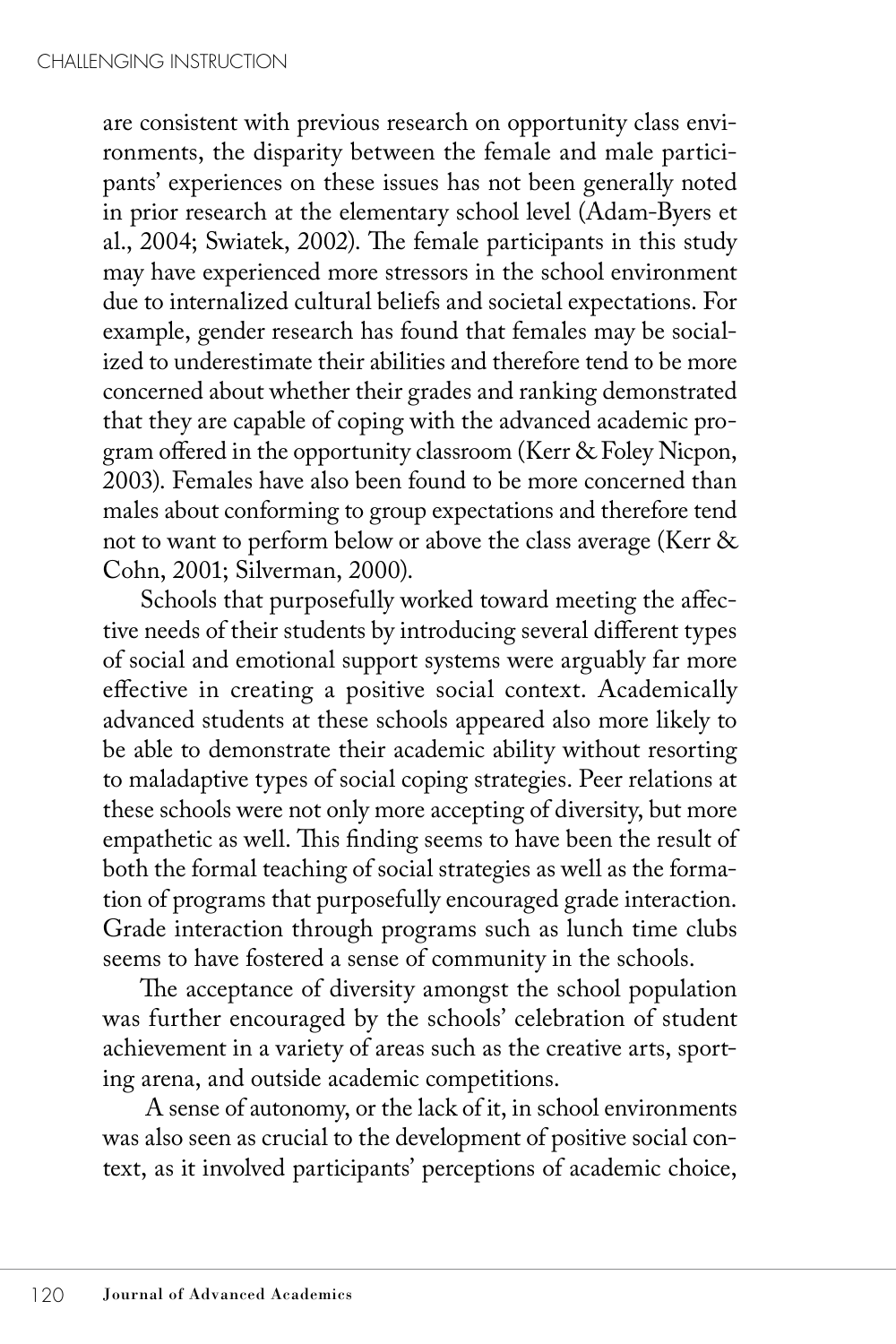#### Table 2

#### *Recommendations to Promote Positive Social Context in the School Environment*

| Gender differences      | Teacher education in the affective development of gifted<br>males and females.                                                                                                                                |
|-------------------------|---------------------------------------------------------------------------------------------------------------------------------------------------------------------------------------------------------------|
|                         | Committees to address the different ways the genders<br>may experience extension classes and to encourage the<br>adoption of more than one type of gender identity                                            |
| Affective support       | Formal social and emotional structures to develop a<br>sense of community in the school                                                                                                                       |
|                         | Teachers who model and educate social skills and<br>emotional coping strategies to students.                                                                                                                  |
| Academic<br>development | The provision of a differentiated program that allows<br>students to work at their preferred pace and ability level.                                                                                          |
|                         | The opportunity for students to work collaboratively daily<br>with like-ability peers.<br>The encouragement of self-efficacy by allowing students<br>to have some control over their learning and school day. |
|                         | Teacher sets high, attainable academic goals.                                                                                                                                                                 |

which in turn impacted their motivational levels and perceptions of self-management.

The findings of this study suggested that schools that want to create optimal social contexts should ensure that they have considered these outcomes carefully, as they were strongly associated with positive social context by the participants in this study. Recommendations for the creation of optimal social context are listed in Table 2.

# Conclusion

This study set out to discover students' perceptions of extension class environments. Although the offer of daily challenge is an important variable in the gifted child's perceptions of a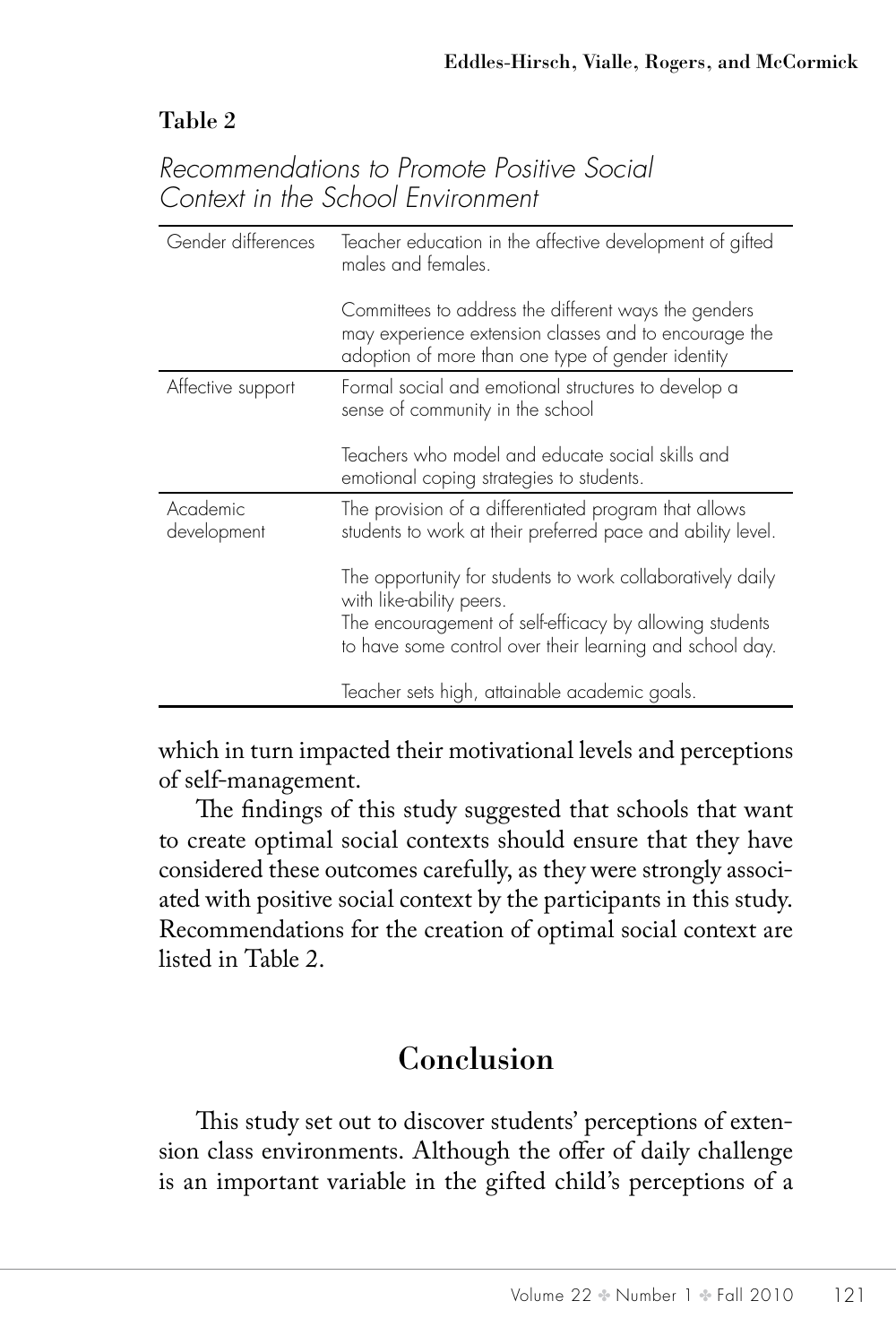positive school environment, it is intricately linked to the social context of the school.

This study's findings demonstrate that just like the cognitive outcomes, the social coping strategies and affective outcomes seemed to be strongly linked to program type. For example, social coping strategies, attitudes to class competition, and peer relations were all seen to be impacted by type of gifted program in this study. Gifted girls and boys were also found to react differently to the type of extension program provided by the schools as well as to engage in different types of social coping strategies. Further research may help to confirm or reject this potential relationship.

# References

- Archambault, F. X., Jr., Westberg, K. L., Brown, S. W., Hallmark, B. W., Emmons, C. L., & Zhang, W. (1993). *Regular classroom practices with gifted students: Results of a national survey of classroom teachers*. Storrs: University of Connecticut, The National Research Center on the Gifted and Talented.
- Adam-Byers, J., Squiller Whitsell, S., & Moon, S. M. (2004). Gifted students' perception of the academic and social/emotional effects of heterogeneous and homogeneous grouping. *Gifted Child Quarterly, 48,* 7–20.
- Bryman, A. (2001). *Social research methods.* London, England: Oxford University Press.
- Clark, B. (2002). *Growing up gifted* (5th ed.). Columbus, OH: Charles, E. Merrill.
- Coleman, L. J. (2005). *Nurturing talents in high school: Life in the fast lane*. New York, NY: Teachers School Press.
- Coleman, L. J., & Cross, T. L. (2005). *Being gifted in school*: *An introduction to development, guidance, and teaching.* Waco, TX: Prufrock Press.
- Craven, R., & Marsh, H. (1997). Threats to gifted and talented students' self-concepts in the big pond: Research results and educational implications. *Australasian Journal of Gifted Education, 6*(2), 7–17.
- Craven, R., Marsh, H., & Print, M. (2000). Gifted, streamed and mixed-ability programs for gifted students: Impact on self-concept,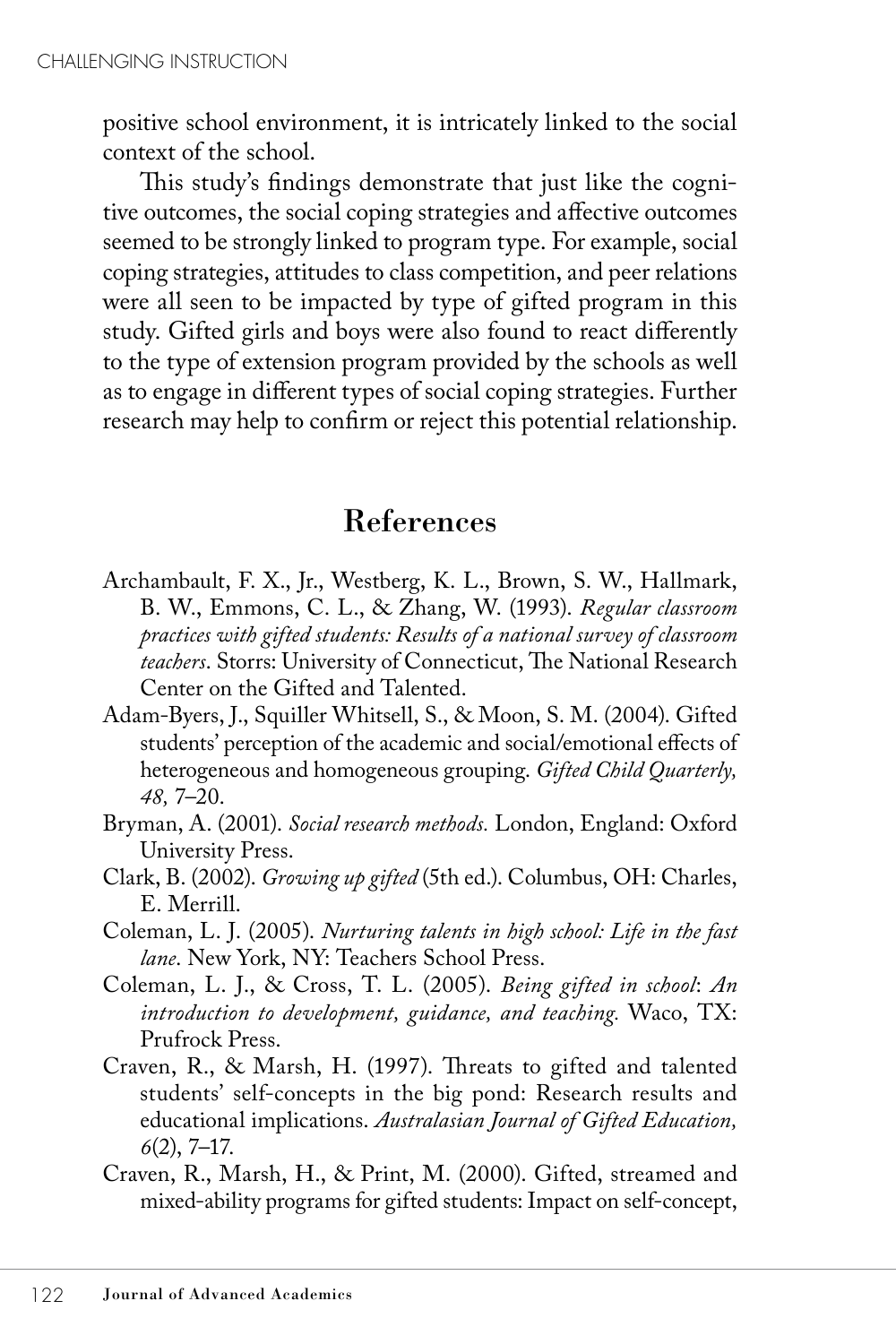motivation, and achievement. *Australian Journal of Education, 44,* 51–75.

- Cross, T. L. (2004). *On the social and emotional lives of gifted children: Issues and factors in their psychological development* (2nd ed.). Waco, TX: Prufrock Press.
- Cross, T. L., Stewart, R. A., & Coleman, L. (2003). Phenomenology and its implications for gifted studies research: Investigating the lebenswelt of academically gifted students attending an elementary magnet school**.** *Journal for the Education of the Gifted, 26,* 201–220.
- Dweck, C. S. (1999). *Self-theories: Their role in motivation, personality and development.* Philadelphia, PA: Taylor & Francis.
- Giorgi, A. (1985). *Phenomenology and psychological research*. Pittsburgh, PA: Duquesne University Press.
- Giorgi, A. (1999). A phenomenological perspective on some phenomenographic results on learning. *Phenomenological Psychology, 30*(2), 68–94.
- Gross, M. U. M. (2002). Musings: Gifted children and the gift of friendship. *Understanding Our Gifted, 14, 27–29*.
- Gross, M. U. M. (2004). *Exceptionally gifted children* (2nd ed.). London, England: Routledge.
- Hancock, V., & Betts. F. (2002). Back to the future: Preparing learners for academic success in 2004*. Learning and Leading With Technology, 29*(7), 10–13, 27.
- Kerr, B. A., & Cohn, S. J. (2001). *Smart boys' talent, manhood and the search for meaning*. Scottsdale, AZ: Great Potential Press.
- Kerr, B. A., & Foley Nicpon, M. (2003). Gender and giftedness.In N. Colangelo & G. A. Davis (Eds.), *Handbook of gifted education* (3rd ed., pp. 493–505). Boston, MA: Allyn & Bacon.
- Marsh, H. W., Chessor, D., Craven, R., & Roche, L. (1995). The effects of gifted and talented programs on academic self-concept: The big fish strikes again. *American Educational Research Journal, 32,* 285–319.
- Marsh, H. W., & Hau, K. T. (2003). Big-Fish-Little-Pond Effect on academic self-concept. *American Psychologist, 58,* 364–376.
- McCoach, D. B., & Siegle, D. (2003). The structure and function of academic self-concept in gifted and general education students*. Roeper Review, 25,* 61–65.
- Merriam, S. B. (2002). *Qualitative research in practice: Examples for discussion and analysis.* San Francisco, CA: Jossey-Bass.
- Moustakas, C. (1994). *Phenomenological research methods*. London, England: Sage.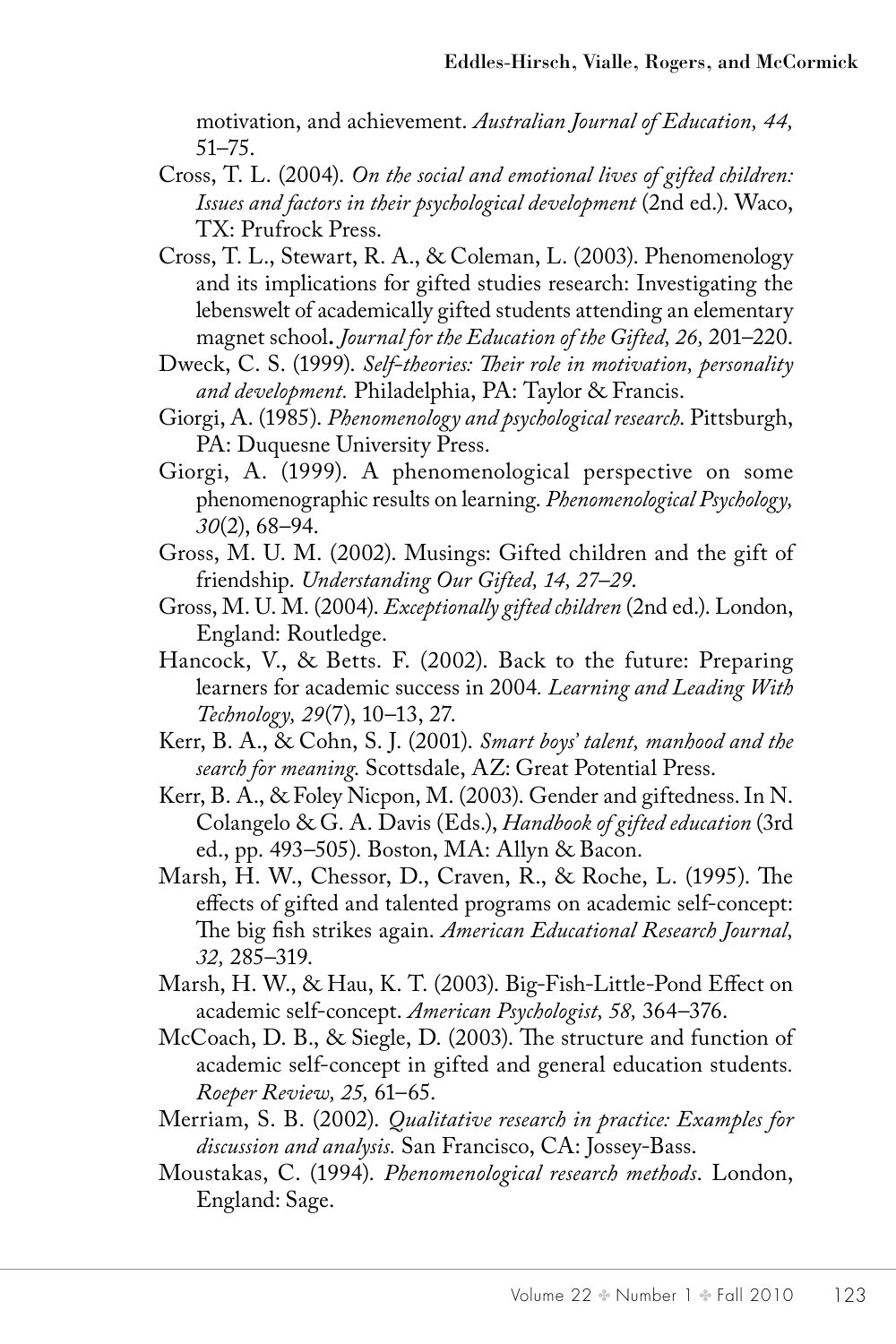- Plucker, J. A., & Stocking, V. B. (2001). Looking outside and inside: Self-concept development of gifted adolescents. *Exceptional Children, 67,* 535–548.
- Reis, S. (2003). Reconsidering regular curriculum for high achieving students, gifted underachievers, and relationship between gifted and regular education. In J. H. Borland (Ed.), *Rethinking gifted education* (pp. 186–200). New York, NY: Teachers College Press.
- Rogers, K. B. (2002). *Re-forming gifted education: Matching the program to the child.* Scottsdale, AZ: Great Potential Press.
- Rogers, K. B. (2005). The academic effects of acceleration. In N. Colangelo, S. Assouline, & M. U. M. Gross (Eds.), *A nation deceived: How schools hold back America's brightest students* (Vol. 2, pp. 47–58). Iowa City: The University of Iowa, The Connie Belin & Jacqueline N. Blank International Center for Gifted Education and Talent Development.
- Rogers, K. B. (2007). Lessons learned about educating the gifted and talented: A synthesis of the research on educational practice. *Gifted Child Quarterly, 51,* 382–396.
- Siegle, D., & McCoach, D. B. (2001). Promoting a positive achievement attitude with gifted and talented students. In M. Neihart, S. M. Reis, N. M. Robinson, & S. M. Moon (Eds.), *The social and emotional development of gifted children*: *What do we know?* (pp. 267–288). Waco, TX: Prufrock Press.
- Silverman, L. K. (2000). *Counseling the gifted and talented* (2nd ed.). Denver, CO: Love.
- Swain, J. (2005). Sharing the same world: Boys' relations with girls during their last year of primary school. *Gender and Education, 17,* 75–91.
- Swiatek, M. A. (2002). Social coping among gifted elementary school students. *Journal for the Education of the Gifted, 26,* 65–86.
- Vialle, W., Heaven, P., & Ciarrochi, J. (2007). On being gifted, but sad and misunderstood: Social emotional and academic outcomes of gifted students in the Wollongong youth study. *Educational Research and Evaluation, 13,* 569–586.
- Winebrenner, S. (2001). *Teaching gifted kids in the regular classroom: Strategies and techniques every teacher can use to meet the academic needs of the gifted and talented.* Minneapolis, MN: Free Spirit.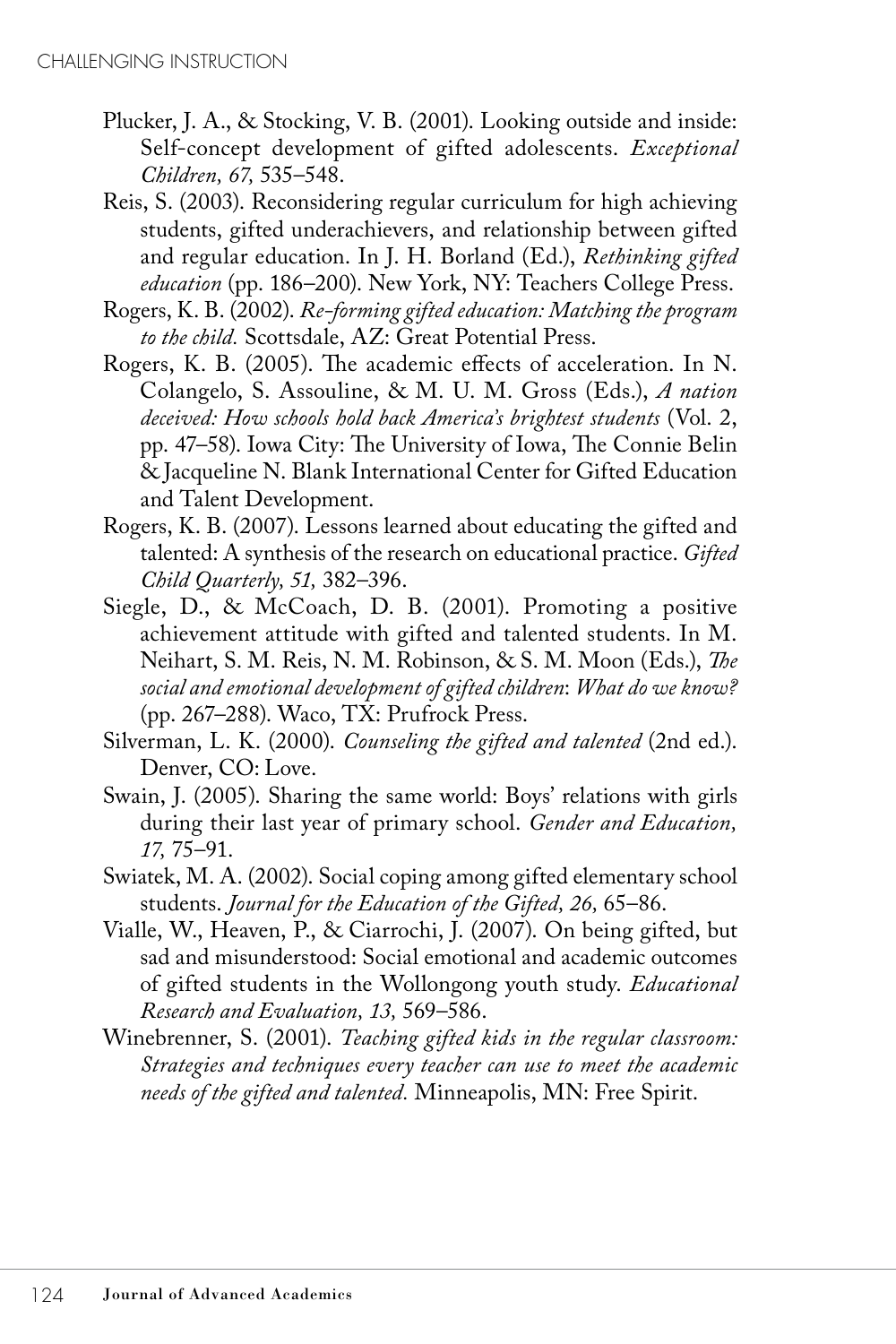of Education, University of Virginia, National Research Center on the Gifted and Talented, 405 Emmet Street, Charlottesville, VA 22904-4251; cmc@virginia.edu

**Scott A. Chamberlin** is an associate professor in elementary and early childhood education at the University of Wyoming. In 2002, he received his Ph.D. in educational psychology from Purdue University in Indiana with an emphasis in gifted education and mathematics education. His research area is mathematical problem solving and affect in upper elementary and middle grades. Currently, he is working on several projects including an instrument to assess affect with gifted students in grades 4–6. *Contact information:* University of Wyoming, 1000 East University Avenue, Department 3992, Laramie, WY 82071; scott@uwyo.edu

**Jeff L. Cochran** is an associate professor in the Department of Educational Psychology and Counseling at the University of Tennessee. He is coauthor of *The Heart of Counseling* and *Child-Centered Play Therapy*. His primary research interest is counseling and educational interventions for troubled children and youth. *Contact information:* Educational Psychology & Counseling, 525 Bailey Education Complex, University of Tennessee, Knoxville, TN 37996; jcochr11@utk.edu

**Katrina Eddles-Hirsch** has been a gifted co-coordinator and elementary school teacher for 18 years. She has taught in both the public and private sectors in Australia, Canada, and South Africa. She holds a master's of education degree, with all of her coursework being completed in gifted education. She is currently a Ph.D. candidate at the University of Wollongong and has recently submitted her doctorate for examination. *Contact information:* University of Wollongong, P.O. Box 450, Church Point, NSW, Australia, 2105; khirsch@people.net.au

**Anysia P. Mayer** earned a Ph.D. in education policy from the University of California, Davis. Her work examines education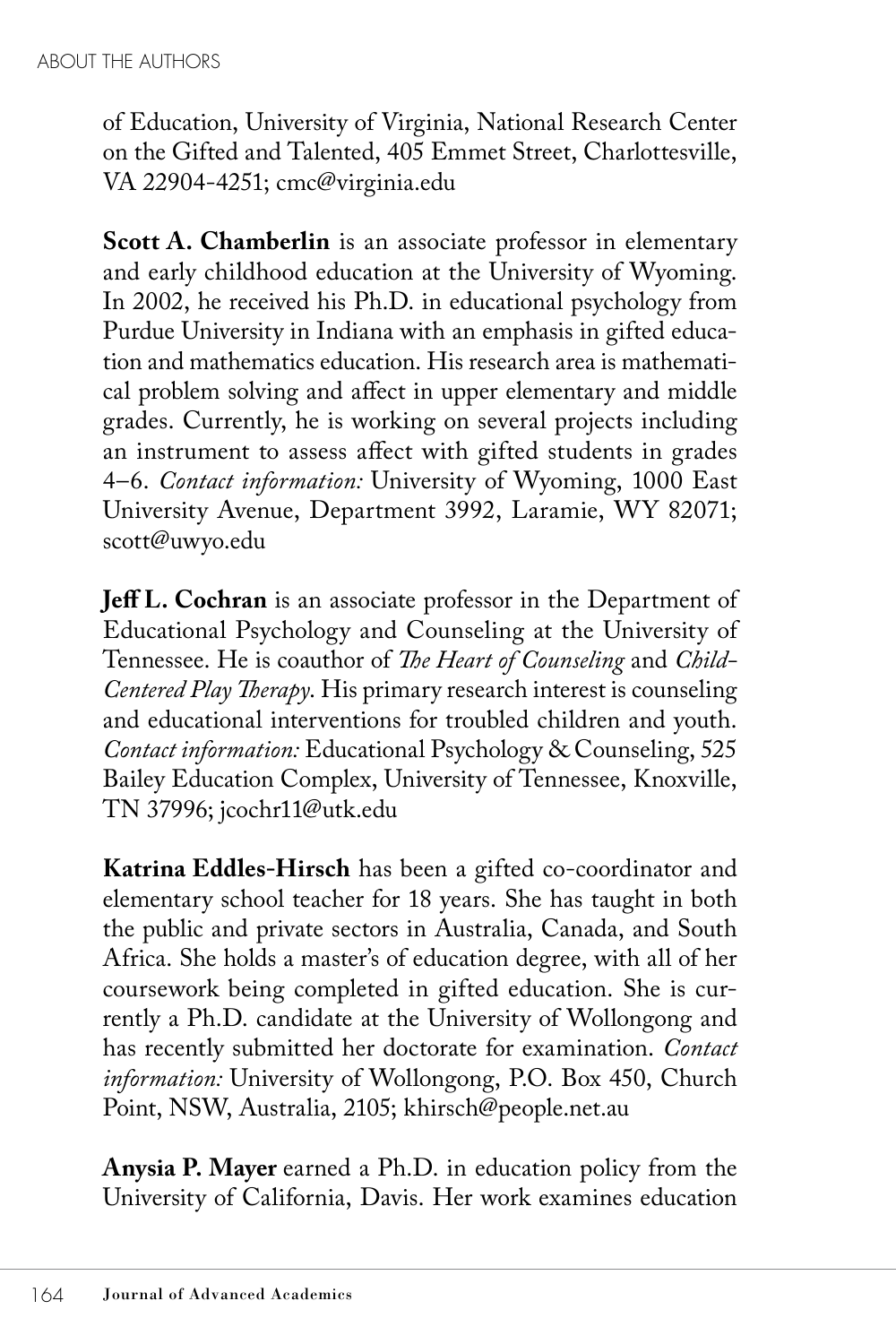policy with a specific focus on understanding how to advance low-income, minority, and immigrant students to high achievement, with the goal of participation in a 4-year college. She has conducted research on the viability of implementing a rigorous college prep program (the International Baccalaureate Diploma Program) in an urban high school serving Latino and African American students from disadvantaged socioeconomic backgrounds. Mayer has also worked as an elementary school teacher and as a college counselor. *Contact information:* University of Connecticut, 249 Glenbrook Road Unit 2093, Storrs, CT, 06269- 2093; anysia.mayer@gmail.com

**R. Steve McCallum** is professor and head of the Department of Educational Psychology and Counseling at the University of Tennessee. He contributes to the professional literature in the areas of academic, cognitive, and reading assessment/intervention by coauthoring books, book chapters, and journal articles. *Contact information:* Educational Psychology & Counseling, 525 Bailey Education Complex, University of Tennessee, Knoxville, TN 37996; mccallum@utk.edu

**John McCormick** is an honorary fellow in the Faculty of Education, University of Wollongong. His areas of interest include aspects of human motivation, educational leadership and management, occupational stress, anxiety, and various other areas related to motivation. He has been a member of the Editorial Advisory Board of the *Journal of Educational Administration* and the Editorial Board of Issues for *Educational Research*; a writer of the regular feature Research Update in *The Australian Educational Leader*; president of the New South Wales Institute for Educational Research 1996–1998, 2001–2002; vice-president of the New South Wales Institute for Educational Research 1994–1996, 1999–2001, 2003; and a reviewer for Discovery ARC grant applications and Israel Science Foundation applications. *Contact information:* University of Wollongong, Faculty of Education, Wollongong, NSW, Australia, 2522; johnmcc@uow. edu.au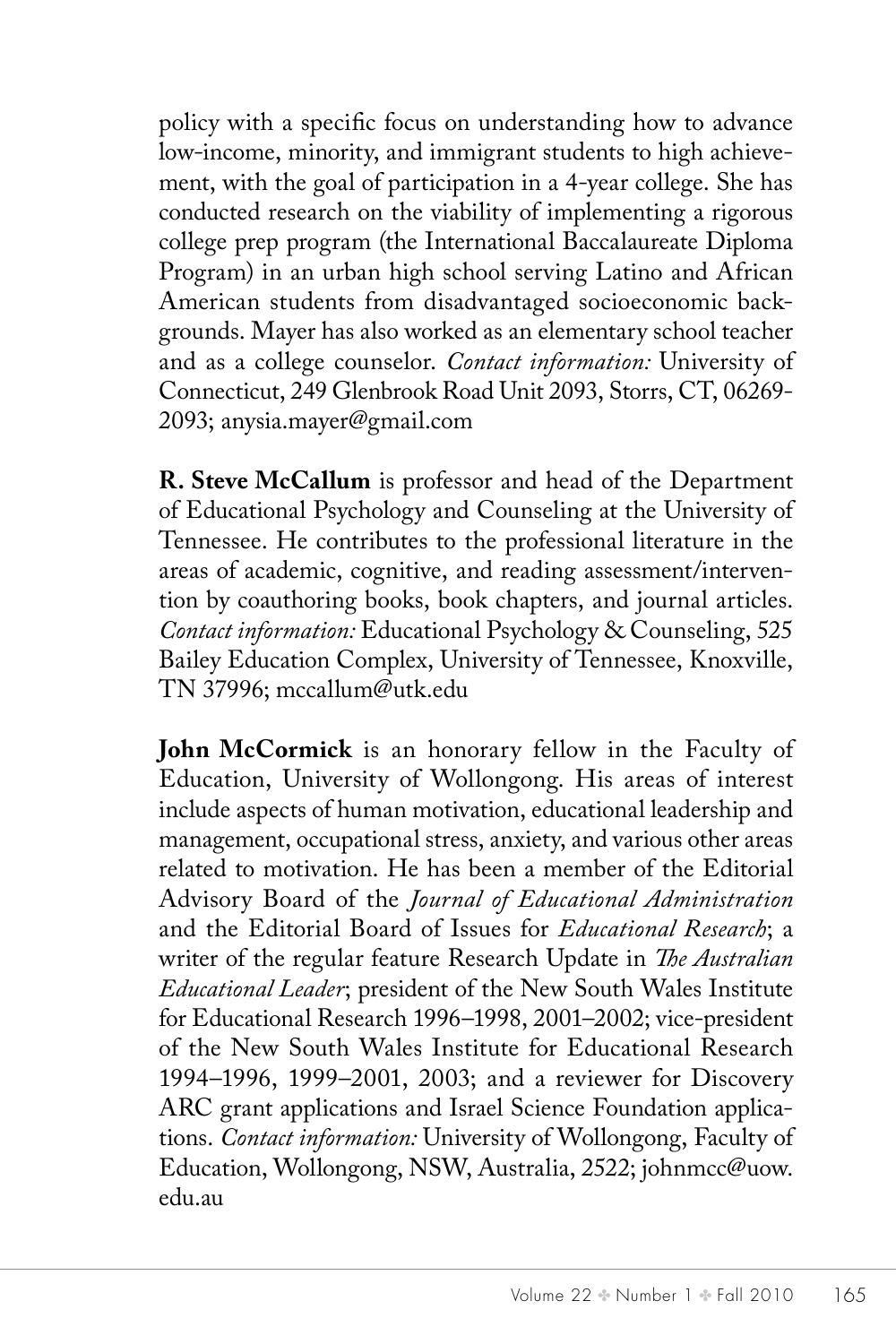**Tracy C. Missett** is a doctoral student in educational psychology with an emphasis in gifted education at the University of Virginia. She is currently a graduate research assistant at the National Research Center on the Gifted and Talented, and was a graduate research assistant at Project LOGgED On. Her research interests include creativity, twice-exceptional learners with emotional disabilities, and the use of intelligence tests in the identification of gifted students. *Contact information:* Curry School of Education, University of Virginia, National Research Center on the Gifted and Talented, 405 Emmet Street, Charlottesville, VA 22904- 4251; tcm2cx@virginia.edu

**Melissa S. Mitchell** is currently pursuing a doctoral degree in educational psychology with an emphasis in gifted education from the University of Connecticut and holds a master's degree from the same. Before pursuing her doctoral degree, she taught for 5 years as an adjunct faculty member at a community college in Maine. She currently serves as the assistant editor for the *Journal of Advanced Academics.* Her scholarly interests include researching the effects of technology on the teaching and enhancing of creativity in the classroom, as well as researching the use of technology in gifted education. *Contact information:* University of Connecticut, 2131 Hillside Rd. Unit 3007, Storrs, CT 06269; melissa.s.mitchell@uconn.edu

**Christine B. Reed** is a doctoral student in educational psychology with an emphasis in gifted education at the University of Virginia. Her research interests include experiential education and twice-exceptional learners. *Contact information:* Curry School of Education, University of Virginia, National Research Center on the Gifted and Talented, 405 Emmet Street, Charlottesville, VA 22904-4251; cbr2e@virginia.edu

**Karen B. Rogers** has been a faculty member at the University of St. Thomas since 1984, during which time she also held the temporary position of Director of Research for GERRIC at the University of New South Wales. She is the author or coauthor of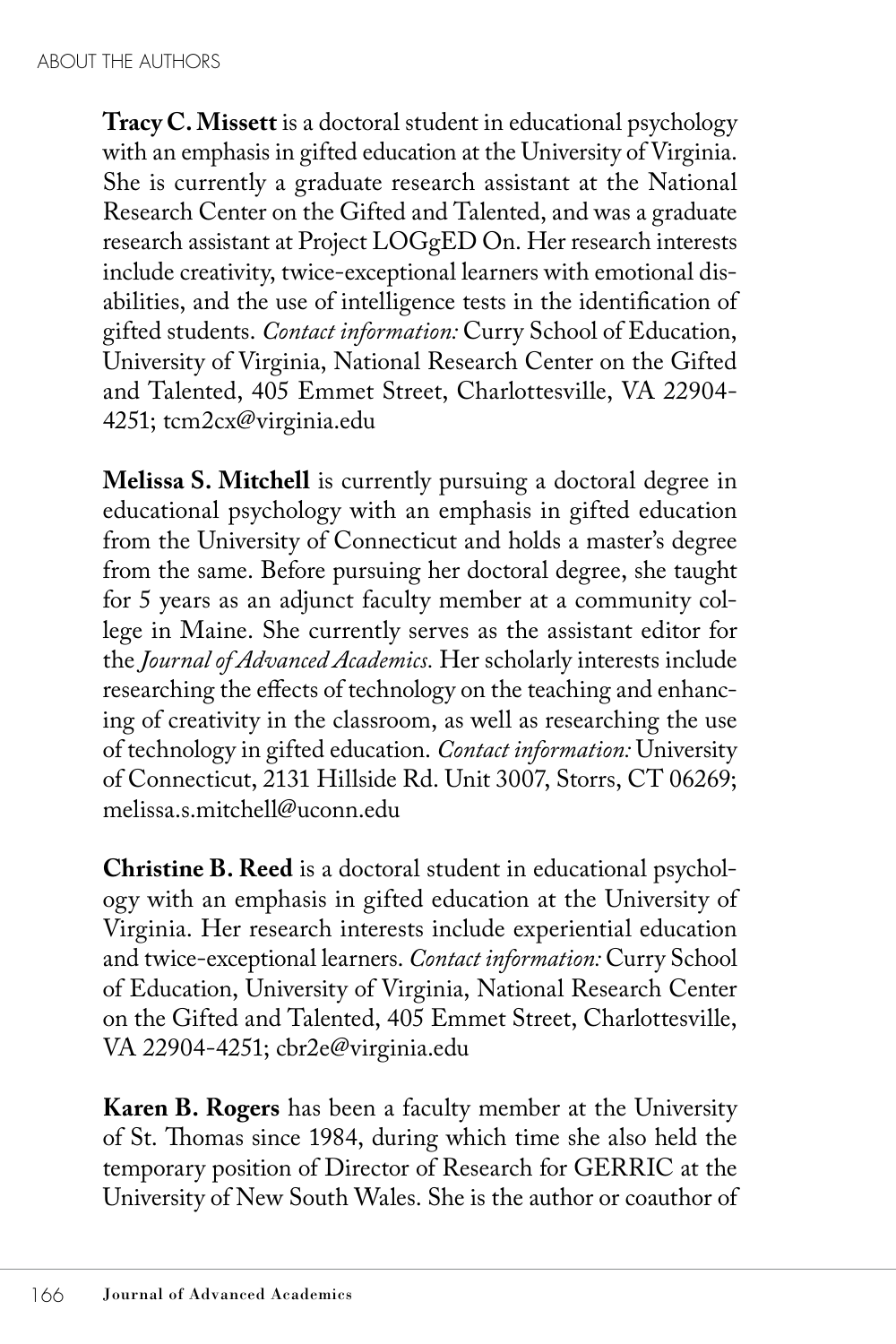five books, more than 200 journal articles, 90 evaluation reports, 36 curriculum units for gifted children, and more than 100 test or assessment instruments, and has conducted 70 different research projects or studies in her time at St. Thomas and UNSW. Her research interests include research synthesis techniques, gifted program development and evaluation, cognitive development, arts education, and twice-exceptionality, her newest interest. She is past-president of Council for Exceptional Children (TAG Division), a board member of the National Association for Gifted Children, and past chair of the American Educational Research Association SIG, Research on Giftedness and Talent. *Contact information:* University of St. Thomas, School of Education MOH 217, 1000 LaSalle Ave., St. Paul, MN 55403; KBROGERS@ stthomas.edu

**Stephani Choate Sawyer** holds a Ph.D. in education from the University of Tennessee. She is currently a school psychologist and RTI Coach for Sumner County Schools. Her research interests include Response to Intervention and identification of specific learning disabilities, gifted education, autism, and the use of behavioral modification techniques in the classroom. *Contact information:* 695 East Main St., Gallatin, TN 37066; stephani. sawyer@sumnerschools.org

**Tammy Pandina Scot** is an experienced educator teaching and leading professional development activities in schools throughout the country. She received a Ph.D. in instructional technology at the Curry School of Education. *Contact information:* Curry School of Education, University of Virginia, National Research Center on the Gifted and Talented, 405 Emmet Street, Charlottesville, VA 22904-4251; tscot@k12albemarle.org

**Mary Slade** is a professor in the Department of Exceptional Education at the College of Education at James Madison University. Slade directs the gifted education coursework and the Pre-K–12 Add-On Gifted Education Endorsement Program at JMU, including the online coursework in this area. She has